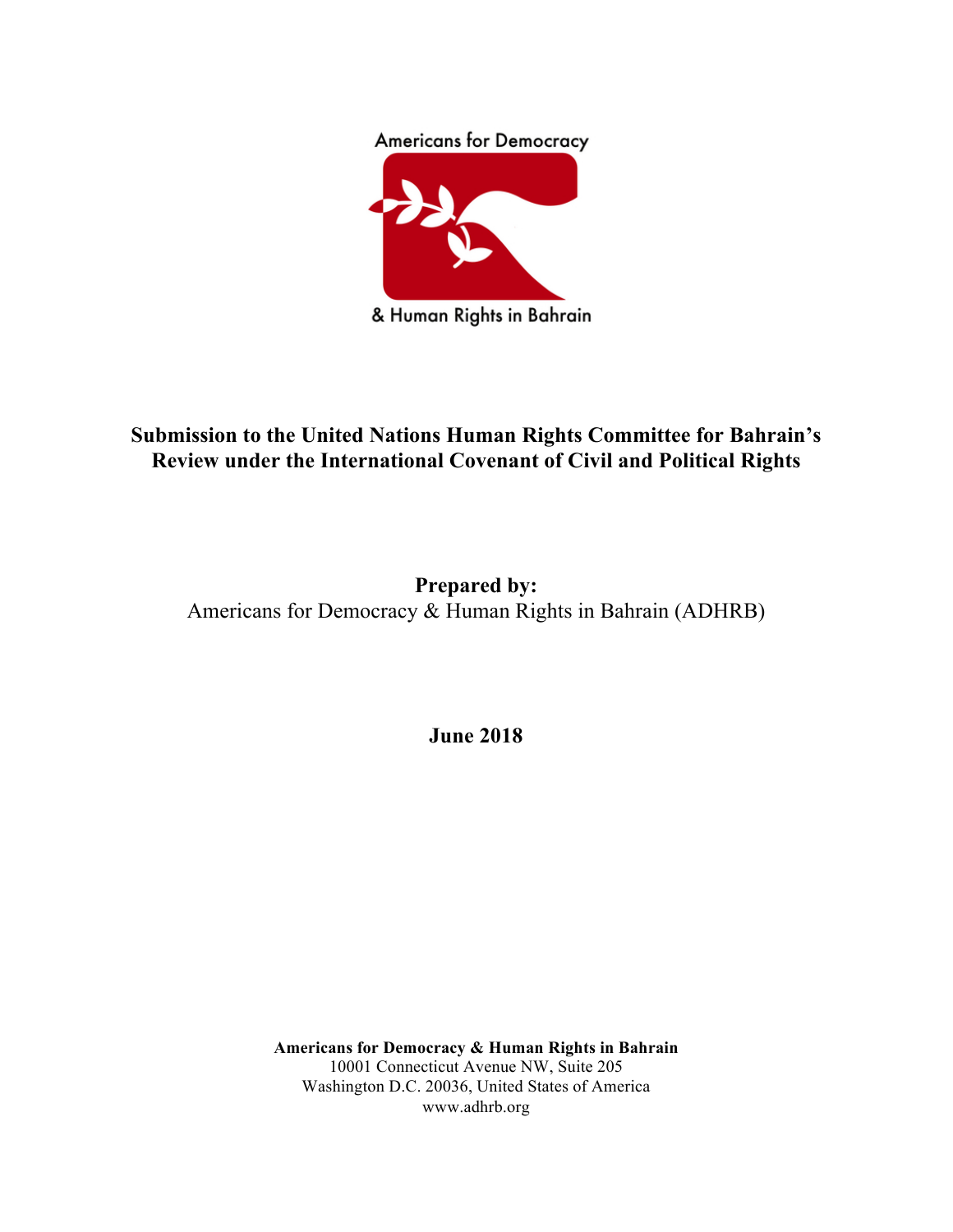#### **i. Submitting Organization**

ADHRB is a non-profit organization that fosters awareness of and support for democracy and human rights in Bahrain and the Middle East.

ADHRB's reporting is based chiefly on primary research and documentation, including our United Nations (UN) complaint program, by which we work with victims of human rights violations to record and submit evidence of abuse to the Special Procedures.

## **I. Introduction**

Civil and political rights are heavily circumscribed in Bahrain. In recent years, the government has intensified restrictions on all fundamental freedoms, including expression, assembly, association, press, and religion. There are virtually no independent media outlets, political opposition groups, or human rights organizations operating freely in Bahrain. Since 2006, when the Bahraini government acceded to the International Covenant on Civil and Political Rights (ICCPR), and particularly since 2011, when the authorities violently suppressed mass pro-democracy protests, the kingdom has effectively abandoned all political and human rights reform programs, including the National Action Charter and the Bahrain Independent Commission of Inquiry Recommendations (BICI). It has declined to ratify any of the additional Optional Protocols of the Covenant, and its periodic report was submitted in March  $2017 - a$  decade later than its 2007 due date.<sup>1</sup> Since 2006 – again, the same year Bahrain accepted the ICCPR – the government has allowed precisely zero UN Special Procedures mandate holders to enter the country, and it effectively cancelled a visit from the High Commissioner for Human Rights. Bahrain has failed to openly and meaningfully engage with any international human rights mechanisms, and it has refused to implement the vast majority of recommendations made during its Universal Periodic Review (UPR) process.

More than ten years after Bahrain ratified the Covenant, the enjoyment of civil and political rights in the kingdom has objectively declined. The Bahraini government is in serious and near total violation of the ICCPR's key tenets, and the international community must hold it accountable for such blatant contravention of its treaty obligations.

This report assesses Bahrain's adherence to several core provisions of the Covenant identified in the list of issues<sup>2</sup> – including self-determination; non-discrimination; the right to life; free expression; free assembly; and free association – highlighting some of the government's most egregious violations. Due to constraints, the report refers the Committee to ADHRB's recent submissions to other treaty bodies and UN human rights mechanisms when relevant, such as the Committee Against Torture and the UPR Working Group.

## **II. Self-Determination and Non-Discrimination (Articles 1, 2, 20, 26, and 27)**

Bahrain became independent from British rule in 1971, but the country's indigenous population known as the Baharna, an ethno-religious subset of the Shia Muslim majority community, has been continuously denied equal say in governance by the Al Khalifa ruling family. Along with the Ajam, another ethno-religious subset of the Shia community that claims Persian descent, the Baharna face severe discrimination and are denied full self-determination under Bahrain's dynastic monarchy.

The Baharna are the longest continuous inhabitants of Bahrain.<sup>3</sup> They are thought to be the descendants of a pre-Islamic east Arabian community and Muslim migrants fleeing persecution during the Umayyad and

<sup>&</sup>lt;sup>1</sup> *CCPR/C/BHR/1* - *Initial periodic report of Bahrain*, Human Rights Committee, 13 April 2017 (Submitted 2 March 2017), https://documents-dds-ny.un.org/doc/UNDOC/GEN/G17/092/12/PDF/G1709212.pdf?OpenElement

<sup>&</sup>lt;sup>2</sup> CCPR/C/BHR/Q/1 - List of issues in relation to the initial report of Bahrain, Human Rights Committee, 11 December 2017, http://tbinternet.ohchr.org/\_layouts/treatybodyexternal/Download.aspx?symbolno=CCPR%2fC%2fBHR%2fQ%2f1&Lang=en <sup>3</sup> Among others, see James Belgrave, *Welcome to Bahrain*, Augustan Press, London, 1953, eighth edition, 1973, 16.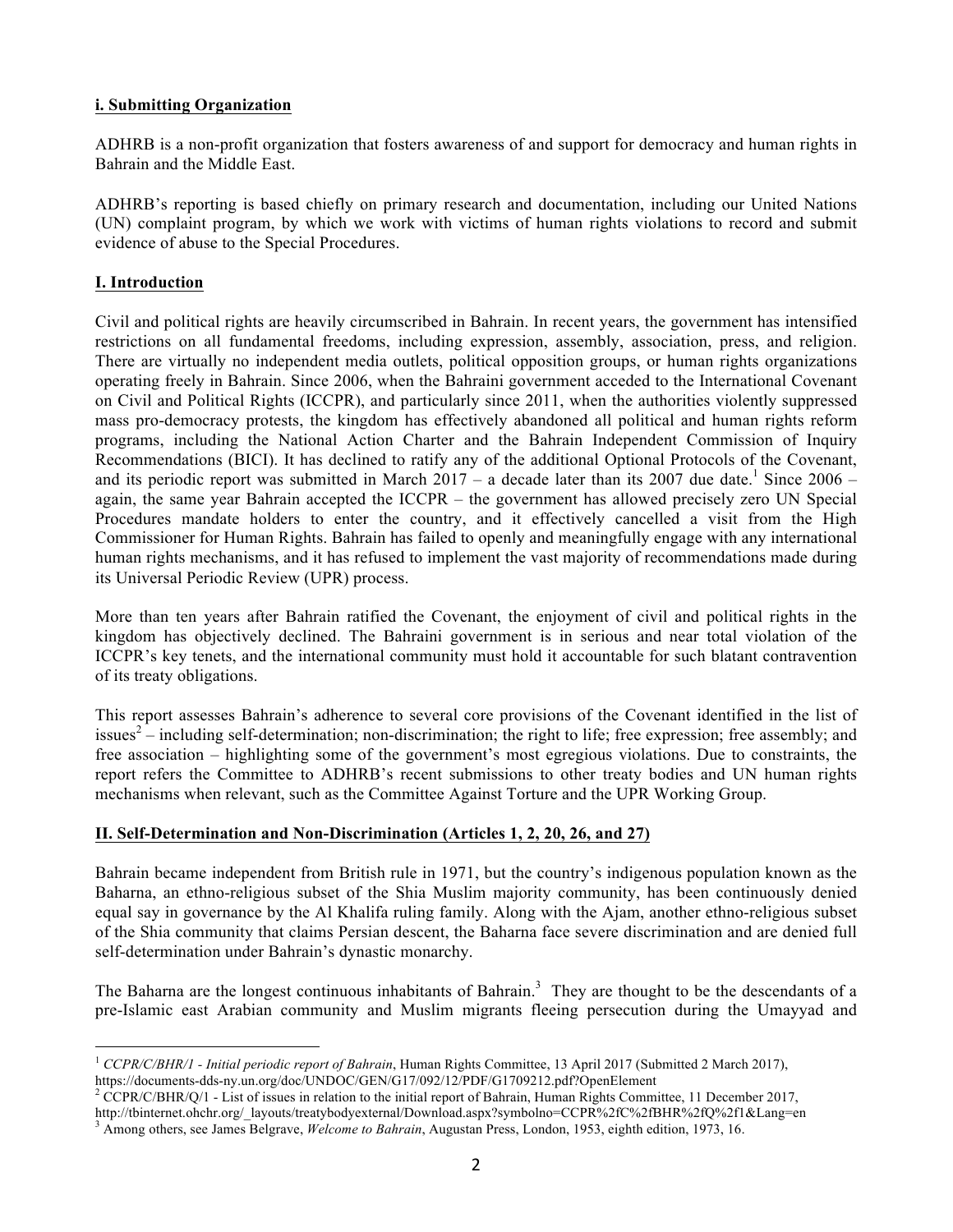Abbasid caliphates.<sup>4</sup> In 1783,<sup>5</sup> the Sunni Al Khalifa tribe invaded Bahrain and defeated the Safavid Empire, which then ruled the archipelago. The military victory had notable religious overtones: Ahmad bin Muhammad Al Khalifa, who led the attack, became known as *al-fatih*, which translates literally to "the opener." <sup>6</sup> This word is commonly interpreted as "the conqueror," but it is also a reference to the seventh century religious wars waged by Muslim armies known as the "opening of Islam" (*fath al-islam),* "a euphemism for the conversion and, upon refusal, subjugation of non-Muslim peoples."<sup>7</sup> Justin Gengler, a researcher at Qatar University and the creator of Bahrain's first mass political survey, explains that the use of this terminology to describe the invasion of Bahrain "implies not simply that the island was conquered militarily by Ahmad Al Khalifa and his Sunni tribal allies, but that it was 'opened' for Islam – that is, for true Islam – in view of its indigenous Shi'a inhabitants and its prior status as a protectorate of Safavid Persia, which since 1501 had embraced Shi'ism as a state religion."<sup>8</sup> Such terminology remains common today: Bahrain's grand mosque is named Al-Fatih and is located by Al-Fatih highway,<sup>9</sup> for example, and Shia opposition activists are routinely labeled "Safavid loyalists of Iran" in state or pro-government media, with Iran cast as a modern incarnation of the Safavid Empire<sup>10</sup> - despite the fact that an "overwhelming majority" of Bahrainis responded to a 1970 UN survey indicating that they sought an independent state separate from Iran, a decision that was confirmed by UN Security Council Resolution 278.<sup>11</sup> This ethno-religious narrative is used to legitimate the inherently undemocratic dynastic rule of the minority Sunni royal family, and to marginalize and exclude members of the indigenous majority group.

The demand for self-determination can originate in a population ruled over by an outside power, or it can apply to a population that is marginalized in its own country. Bahrain fits the latter category, because it is a country ruled by a hereditary monarch, in which one family rules over the majority community. Since the consolidation of Al Khalifa rule, and particularly since 2011, the Baharna and Ajam have faced discrimination in most aspects of daily life, from hiring practices to social services.

While Bahrain is technically a constitutional monarchy, nearly all political power is concentrated within the Al Khalifa family and most key government posts are held by Al Khalifas or Sunni supporters.<sup>12</sup> The parliament, known as the National Assembly, is deeply hamstrung and lacks the practical capacity to serve as an effective check on the royal family. All members of the upper house of the National Assembly are appointed by the king, and the government has engaged in a host of abuses – including gerrymandering,<sup>13</sup> voter fraud, and the outright dissolution of political opposition groups – to ensure that the lower house is not representative.

 <sup>4</sup> Juan Cole, *Sacred Space and Holy War: The Politics, Culture and History of Shi'ite Islam*, I.B. Taurus, 2002, 45; Frederic M. Wehrey, Sectarian Politics in the Gulf: From the Iraq War to the Arab Uprisings (New York: Columbia University Press, 2014), 12.<br><sup>5</sup> Some sources place the date of the invasion in 1782. See Geneive Abdo, *The New Sectarian* 

Justin Gengler, Group Conflict and Political Mobilization in Bahrain and the Arab Gulf: Rethinking the Rentier State, Indiana University Press: 2015, 38-39.<br> $<sup>7</sup>$  Ibid.</sup>

 $8$  Ibid.

 $9$  Ibid.

<sup>&</sup>lt;sup>10</sup> Geneive Abdo, "The New Sectarianism: The Arab Uprisings and the Rebirth of the Shi'a-Sunni Divide," The Saban Center for Middle East Policy at Brookings, April 2013, accessed August 13, 2015, http://www.brookings.edu/~/

media/research/files/papers/2013/04/sunni%20shia%20abdo/sunni%20shia%20abdo; and *Apart in Their Own Land: Government Discrimination Against Shia in Bahrain*, Vol. II, ADHRB, BCHR, and BIRD, September 2015, http://www.adhrb.org/2015/09/adhrbreleases-part-2-of-shia-discrimination-report/<br><sup>11</sup> S/RES/278 (1970) – "The Question of Bahrain," UN Security Council, 11 May 1970,

http://www.un.org/en/ga/search/view\_doc.asp?symbol=S/RES/278(1970)

<sup>&</sup>lt;sup>13</sup> There have been reports of gerrymandering's negative effects in  $\frac{2002}{2010}$ , and  $\frac{2014}{2014}$  elections. 2002:

http://news.bbc.co.uk/2/hi/middle\_east/6172482.stm; 2010: http://www.reuters.com/article/us-bahrain-elections-fbidUSTRE69M0TO20101023; 2014: https://www.washingtonpost.com/blogs/monkey-cage/wp/2014/12/01/electoral-rules-and-threatscure-bahrains-sectarian-parliament/; see also "Apart in Their own Land, Volume 1: government discrimination against Shia in Bahrain," ADHRB, February 2015, http://adhrb.org/wp-content/uploads/2015/03/ADHRB\_Apart-in-Their-Own-Land\_web.pdf, pg 16.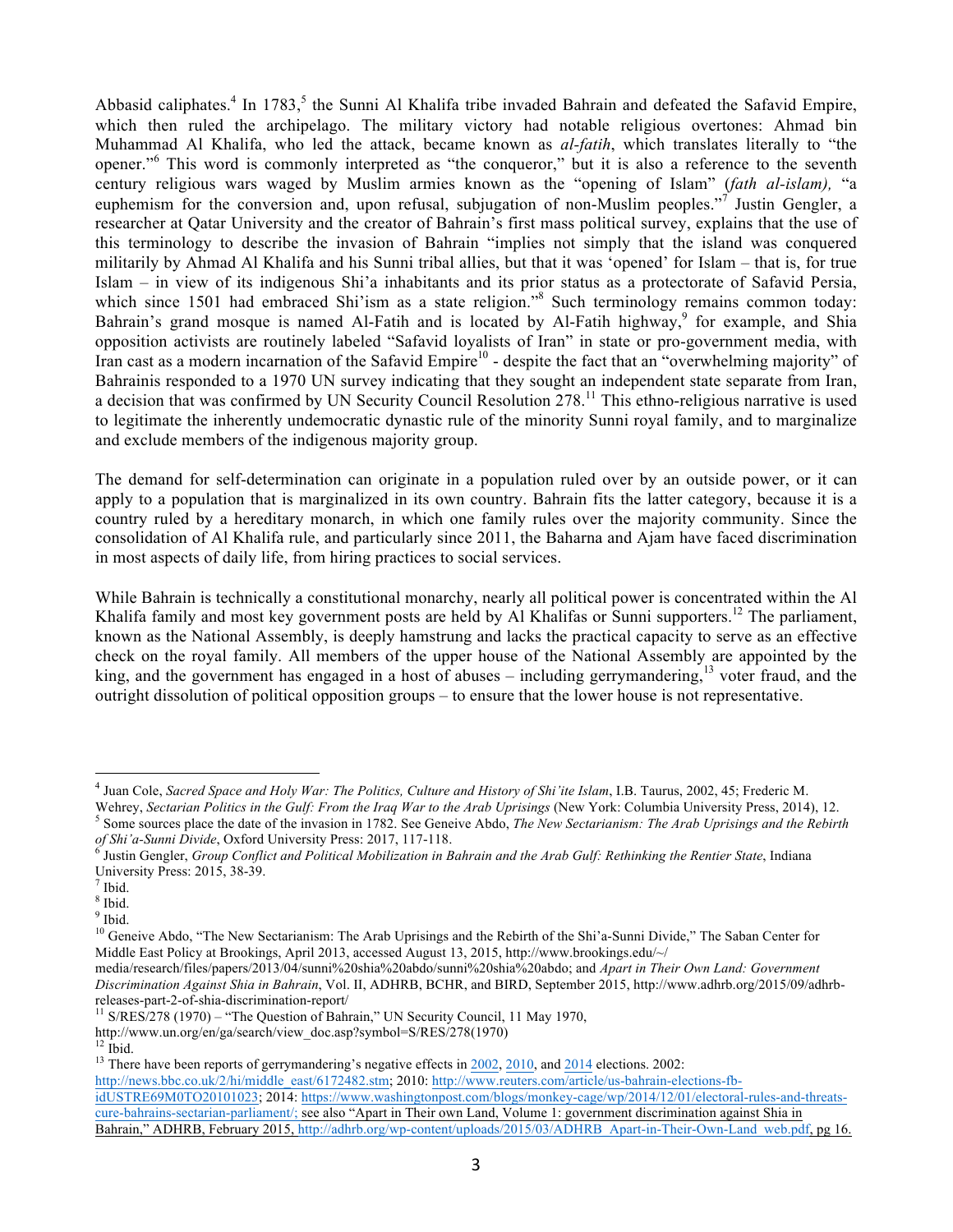As repeatedly documented by academics,<sup>14</sup> UN Special Procedures,<sup>15</sup> foreign governments,<sup>16</sup> and independent human rights organizations,<sup>17</sup> Bahraini authorities have specifically intensified restrictions on Shia religious and cultural rights since 2011, when nearly half the kingdom's population protested for democratic and human rights reforms.<sup>18</sup> Despite a substantial Sunni presence within the uprising and no evidence of external involvement in the protests,  $^{19}$  the government characterized the movement as Shia-led and instigated by Iran,  $^{20}$ driving increased attacks on Shia political participation and religious traditions. Security forces routinely employ violence to suppress the Shia community's rights to free assembly, free association, free speech, and free cultural or religious expression. Conversely, the Bahraini authorities have also virtually barred Shia from employment in the security services, preventing the majority community from participating in national policing and defense.<sup>21</sup>

Combined with the kingdom's broader restrictions on free expression, assembly, and association (see Sections VI, VII, and VIII, below), Bahrain's political system precludes real self-determination for the Shia and Ajam populations. The royal family and its supporters claim ultimate authority over decisions shaping Bahrain's political status and economic, cultural, and social development, they have marginalized the rest of Bahrain's population. Simultaneously, ethno-religious discrimination and the imposition of wide-ranging restrictions on those who disagree with the royal family have prevented vast swathes of Bahrain's population from participating in these same key decisions. It is not simply that the majority of Bahrainis are denied a say in the direction of their country: it is that if they try to claim a voice in the discussion, they face violence, torture, legal penalties, and even death.<sup>22</sup> The actions of Bahrainis who peacefully demonstrate, vote, or otherwise beseech their government for reform are sanctioned and encouraged under the Covenant. The government's consistently discriminatory, violent, and repressive response is in clear violation.

For more information, please refer to ADHRB's July 2017 submission to the Committee on the Elimination of Racial Discrimination.<sup>2</sup>

## **III. States of Emergency: Destroying, Limiting, or Derogating from Rights Provided in the Covenant (Articles 4 and 5)**

As noted in Bahrain's periodic report to the Committee, $^{24}$  the constitution allows the king to declare states of emergency that permit the authorities to abrogate constitutional protections and international obligations.

http://www.state.gov/j/drl/rls/hrrpt/humanrightsreport/index.htm?year=2015&dlid=252919EXECUTIVE#wrapper

<sup>&</sup>lt;sup>14</sup> Marc Owen Jones, "Saudi Intervention, Sectarianism, and De-Democratization in Bahrain's Uprising," in Protest, Social Movements *and Global Democracy Since 2011: New Perspectives*, 9 June 2016, http://www.emeraldinsight.com/doi/abs/10.1108/S0163- 786X20160000039011

<sup>&</sup>lt;sup>15</sup> BHR 6/2015 Mandates of the Special Rapporteur in the field of cultural rights; the Special Rapporteur on extreme poverty and human rights; and the Special Rapporteur on freedom of religion or belief, OHCHR, 30 October 2015,

https://spdb.ohchr.org/hrdb/31st/public\_-\_AL\_Bahrain\_30.10.15\_(6.2015).pdf <sup>16</sup> *2015 Annual Report: Bahrain*, US Commission on International Religious Freedom (USCIRF), 2015,

http://www.uscirf.gov/sites/default/files/Bahrain%202015.pdf; and *2016 Annual Report: Bahrain*, US Commission on International Religious Freedom (USCIRF), 2016, http://www.uscirf.gov/sites/default/files/USCIRF\_Monitored\_Bahrain.pdf; and *Country Reports on Human Rights Practices for 2015: Bahrain,* US Department of State*,* 2015,

<sup>&</sup>lt;sup>17</sup> *Freedom in World 2016: Bahrain*, Freedom House, 2016, https://freedomhouse.org/report/freedom-world/2016/bahrain <sup>18</sup> Ibid. 19 Kristian Coates Ulrichsen, "Bahrain's uncertain future," Foreign Policy, 23 November 2011

http://foreignpolicy.com/2011/11/23/bahrains-uncertain-future/<br><sup>20</sup> Reza Aslan, "Bahrain's Fake Sectarian War." Foreign Affairs, 30 June 2013, https://www.foreignaffairs.com/articles/bahrain/2013-06-30/bahrains-fake-sectarian-war <sup>21</sup> *Sectarian Discrimination and Extremism in Bahrain's Security Forces*, ADHRB, 30 November 2017,

<sup>23</sup> CERD/C/BHR/OPR/8-14 - Submission for Bahrain's List of Issues Prior to Reporting (LOIPR) under the Convention on the<br><sup>22</sup> "Bahrain protests prompt global concerns," BBC, 15 February 2011, http://www.bbc.com/news/world-m

*Elimination of All Forms of Racial Discrimination*, July 2017, ADHRB, http://www.adhrb.org/wp-content/uploads/2018/03/ADHRB-CERD-LOIPR\_July-2017.pdf <sup>24</sup> *CCPR/C/BHR/1 - Initial periodic report of Bahrain*, Human Rights Committee, 13 April 2017 (Submitted 2 March 2017),

https://documents-dds-ny.un.org/doc/UNDOC/GEN/G17/092/12/PDF/G1709212.pdf?OpenElement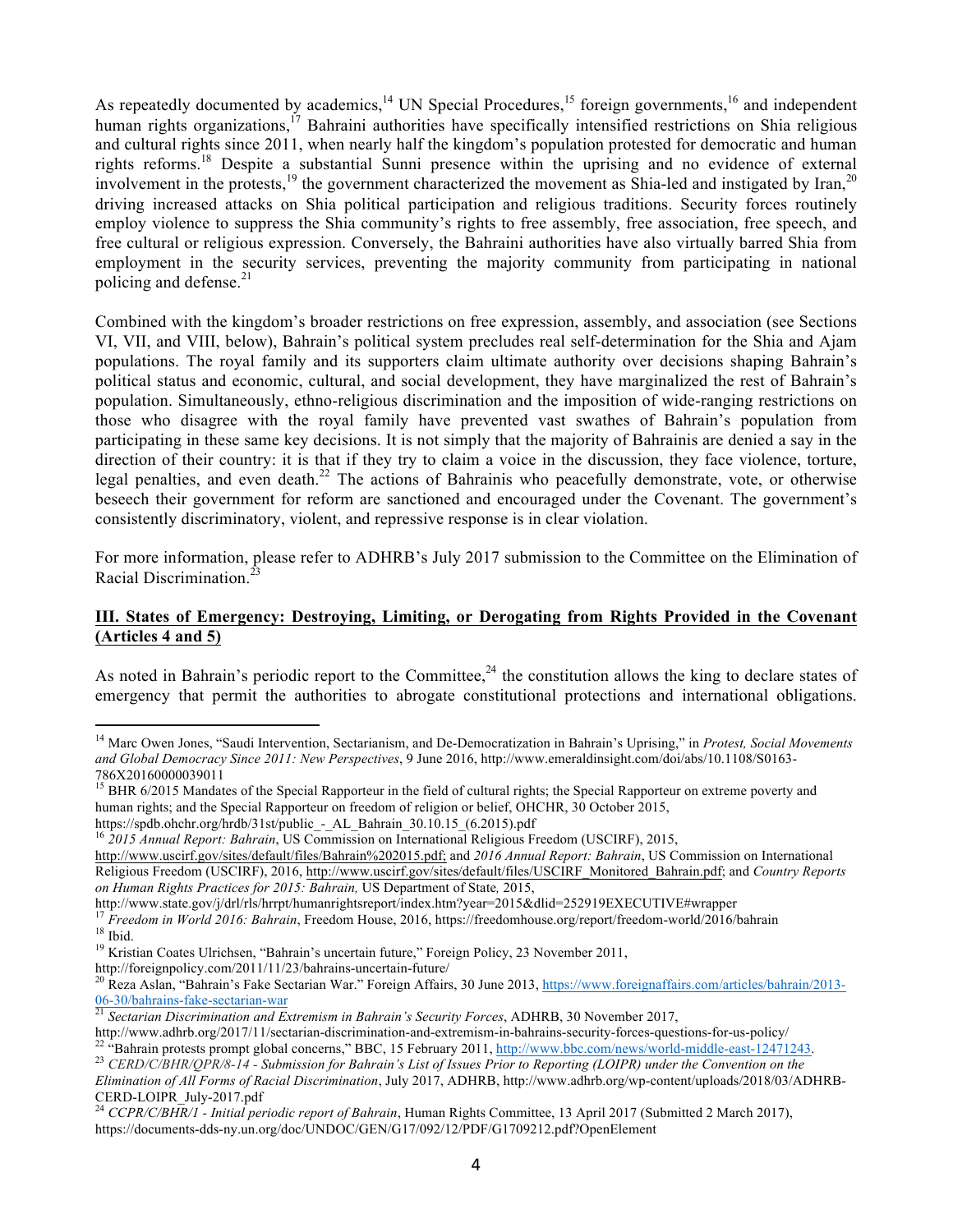During such time, the king is also empowered to establish military tribunals with jurisdiction over the general public. The king utilized this authority in 2011, when he declared a State of National Safety, created National Safety Courts (NSC) run by the military, and directed the security forces to violently disperse mass prodemocracy demonstrations. The NSC tried hundreds of individuals arrested on politically motivated charges in proceedings that were marred by extensive due process violations including torture, forced confessions, and a general lack of transparency.<sup>25</sup>

The government specifically asserted in its periodic report that, in response to the abuses perpetrated during the State of National Safety, it committed to the BICI reform package and, by 2016, "confirmed implementation of the recommendations."<sup>26</sup> This is false. The government has not only failed to implement the majority of the BICI recommendations – in recent years, it has actively reversed the few recommendations it had fully instituted. Furthermore, it took direct action to destroy, limit, or otherwise expand its authority to derogate from rights provided in the Covenant by amending the constitution to allow military trials of civilians without the need for an emergency declaration from the king, further contravening its obligation to limit such powers under both the ICCPR and the BICI, as well as its UPR commitments.

## *1. BICI Implementation*

When Bahraini officials made the announcement claiming full implementation, state media quoted Professor Cherif Bassiouni, chairman of the BICI, as evidence of the government's progress.<sup>27</sup> However, Professor Bassiouni stated that he was wrongfully cited, $^{28}$  maintaining that the government made progress on just ten of the 26 recommendations, and had failed to address "priority" reforms on issues like accountability and prisoners of conscience.<sup>29</sup>

The chairman's poor assessment is nevertheless among the most generous.<sup>30</sup> In 2015, ADHRB and its partners assessed that the government had fully implemented only two of the 26 recommendations: recommendation 1718, which proposed that the National Security Agency (NSA) be stripped of its law enforcement powers; and recommendation 1722(i), which called on courts to commute death sentences arising out of the unrest.<sup>31</sup> Yet, in 2017, the Bahraini government actually reversed both of these recommendations and took further action to contravene an additional recommendation concerning abuses perpetrated by Bahraini military courts.

#### *a. NSA*

On 5 January 2017, the king restored power to the NSA, Bahrain's primary intelligence service.<sup>32</sup> The decision reversed Royal Decree No. 115 of 2011, which stripped the NSA of its domestic law enforcement authority in

<sup>&</sup>lt;sup>25</sup> Mahmoud Cherif Bassiouni, Nigel Rodley, Badria al-Awadhi, Phillipe Kirsch, and Mahnoush Arsanjani, *Report of the Bahrain Independent Commission of Inquiry*, Bahrain Independent Commission of Inquiry, http://www.bic <sup>26</sup> CCPR/C/BHR/1 - Initial periodic report of Bahrain, Human Rights Committee, 13 April 2017 (Submitted 2 March 2017), https://documents-dds-ny.un.org/doc/UNDOC/GEN/G17/092/12/PDF/G1709212.pdf?OpenElement

<sup>&</sup>lt;sup>27</sup> "BICI recommendation objectives achieved," Bahrain News Agency, 9 May 2016, https://www.bna.bh/portal/en/news/726424<br><sup>28</sup> Rori Donaghy, "Bahrain human rights reviewer says quotes praising reforms 'wrong," Middle East

http://www.middleeasteye.net/news/bahrain-fabricates-quotes-bici-chair-praising-human-rights-reform-1160948930<br><sup>29</sup> "Bahrain: The Right Thing to Do," M. Cherif Bassiouni Blog, 5 June 2016, http://mcherifbassiouni.com/bahra http://pomed.org/pomed-publications/one-year-later-assessing-bahrains-implementation-of-the-bici-report/; "Bahrain 2010-2016," Human Rights First, 11 February 2016, http://www.humanrightsfirst.org/resource/bahrain-2010-2016; *Implementation by the Government of Bahrain of the Recommendations by the Bahrain Independent Commission of Inquiry*, US Department of State, 2013, http://adhrb.org/wp-content/uploads/2015/06/State-Report-on-Implementation-of-BICI-3-2.pdf; and *Steps taken by the Government of*  Bahrain to Implement the Recommendations in the 2011 Report of the Bahrain Independent Commission of Inquiry, US Department of State, 21 June 2016, http://pomed.org/wp-content/uploads/2016/06/State-BICI-Report.pdf<br><sup>31</sup> Shattering the Façade: A Report on Bahrain's Implementation of the BICI Recommendations Four Years On, ADHRB, BCHR, and

BIRD, November 2015, http://www.adhrb.org/2015/11/shattering-the-facade-a-report-on-bahrains-implementation-of-the-bahrain-

independent-commission-of-inquiry-bici-four-years-on/<br><sup>32</sup> "Bahrain Restores Law Enforcement Powers to NSA, Reversing BICI Recommendation," ADHRB, BIRD, ECDHR, 5 January 2017, https://www.adhrb.org/2017/01/11571/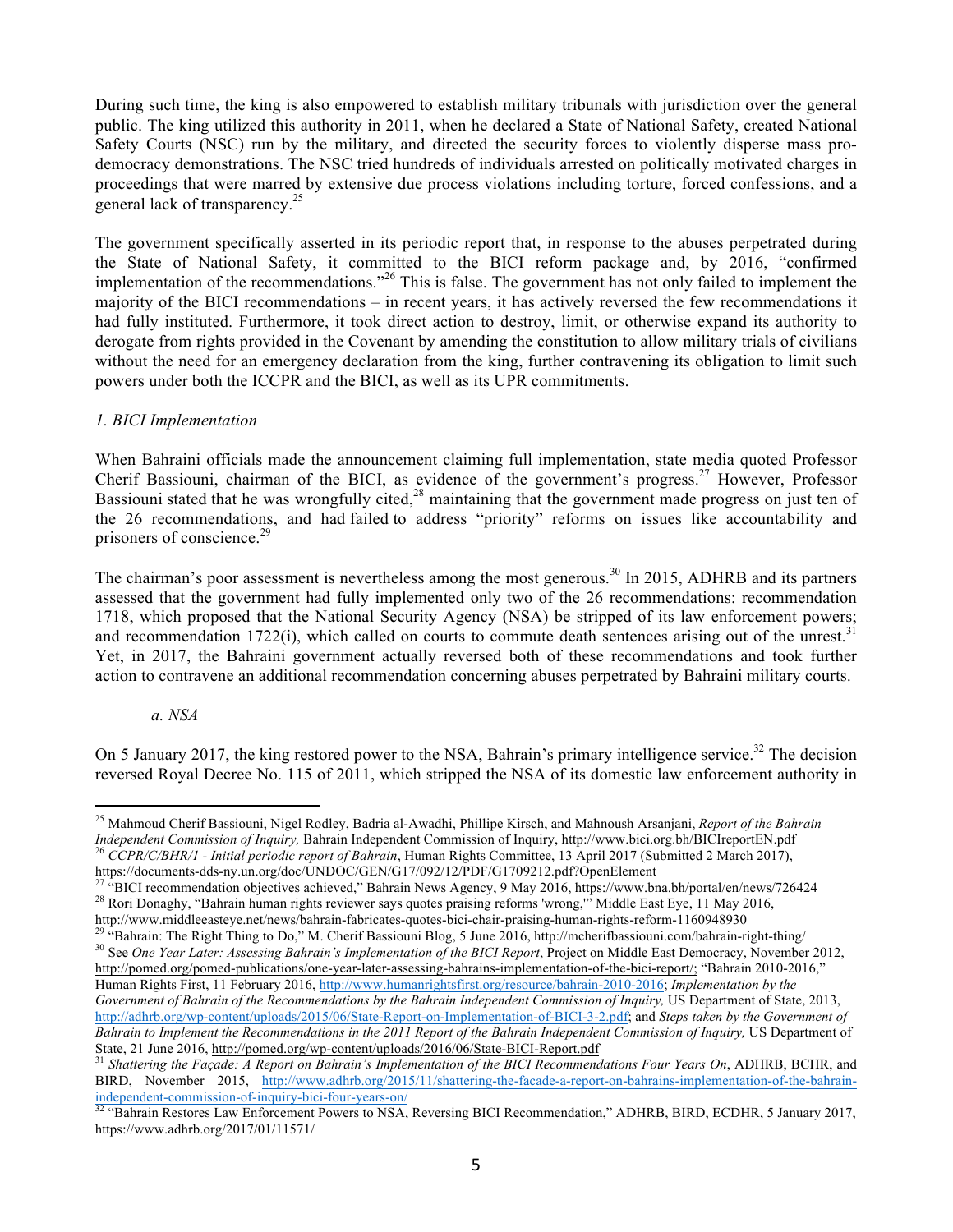accordance with BICI Recommendation 1718. The BICI found that the NSA was responsible for widespread arbitrary detention and torture, as well as extrajudicial killing, and there is no evidence that agents were held accountable or that the institution implemented substantive reforms prior to the king's January 2017 decision. Almost immediately following the decree, the NSA resumed its abusive practices, launching a reprisal campaign against political activists and human rights defenders. Among other violations, the NSA was implicated in multiple deadly incidents in 2017, including the January raid on a peaceful sit-in in Diraz that left a teenager fatally wounded (See Section IV on the Right to Life), and it detained and tortured prominent woman human rights defender Ebtisam al-Saegh in retaliation for her work with the UN.

For more information on the NSA's human rights violations, see ADHRB's 2017 Written Statement submitted to the  $36<sup>th</sup>$  Session of the UN Human Rights Council.<sup>33</sup>

#### *b. Capital Punishment*

On 15 January 2017, the government ended Bahrain's *de facto* moratorium on the death penalty and executed three torture survivors convicted in an unfair trial, while the courts have more than doubled the amount of death sentences. The escalation in capital punishment violates the spirit of BICI Recommendation 1722(i) to commute death sentences emerging out of the unrest.<sup>34</sup> See Section IV on the Right to Life, below.

#### *c. Military Courts*

Directly contradicting the assertions made in in its periodic report – which was submitted only a month earlier in March 2017 – on 3 April 2017 the Bahraini government approved an amendment to the constitution removing the prohibition on military trials for civilians outside of declared states of emergency.<sup>35</sup> The new amendment includes no language limiting the duration of military jurisdiction; providing for civilian oversight or review; restricting the military court's jurisdiction to particular crimes; or elaborating on any appellate measures or other rights of due process and fair trials. After amending the constitution, the government also amended the Military Judiciary Law to delineate the circumstances under which civilians could be tried in Bahrain Defense Force (BDF) court system.<sup>36</sup> This amendment empowers the Public Prosecution to refer political cases to the military and includes charges designed to silence criticism of the government, allowing them to be adjudicated by a military court without the same guarantees for due process provided in the Bahraini constitution. Among the offenses subject to military review are nonviolent acts protected by the right to free expression, including: inciting hostility against the government, operating an organization without a license, and possessing pictures that will "cause offence to the country's reputation."

The first civilian trial by military courts under the new amendments took place in late  $2017$ ,  $37$  with six men sentenced to death and seven others sentenced to seven years in prison. All were stripped of their Bahraini nationality. In April 2018, the highest military court confirmed the convictions and upheld the death penalties. Though the king commuted the death sentences for four of the men – two of the six were sentenced *in absentia* – he ultimately ratified the outcome of the trial,<sup>38</sup> despite evidence of severe due process and human rights violations. Several defendants report that officials tortured them to extract confessions, and some were

<sup>&</sup>lt;sup>33</sup> *A/HRC/36/NGO/103 - The National Security Agency and Systematic Counter-terror Abuses in Bahrain*, ADHRB, 4 September 2017, http://www.adhrb.org/wp-content/uploads/2017/10/HRC-36-ADHRB-Written-Statement Bahrain-NSA.pd

 $h^3$  "Urgent appeal to the Government of Bahrain to stop new executions – UN rights experts," OHCHR, 25 January 2017, http://www.ohchr.org/EN/NewsEvents/Pages/DisplayNews.aspx?NewsID=21118&LangID=E

<sup>&</sup>lt;sup>35</sup> "Bahrain's king approves military trials for civilians," BBC, 3 April 2017, http://www.bbc.com/news/world-middle-east-39478101<br><sup>36</sup> "King ratifies, issues Law 12/2017 amending law 34/2002," Bahrain News Agency, 18 Ap

https://www.bna.bh/portal/en/news/781468

<sup>37</sup> "Bahrain Begins First Military Trial of Civilians since 2011, Victims of Incommunicado Detention Unfairly Prosecuted," ADHRB, 24 October 2017, https://www.adhrb.org/2017/10/bahrain-begins-first-military-trial-of-civilians-since-2011-victims-of-

incommunicado-detention-unfairly-prosecuted/<br><sup>38</sup> "Bahrain Military Court Death Sentences Ratified but Reduced to Life Imprisonment," ADHRB, BIRD, and ECDHR, 26 April 2018, https://www.adhrb.org/2018/04/bahrain-military-court-death-sentences-ratified-but-reduced-to-life-imprisonment-2018/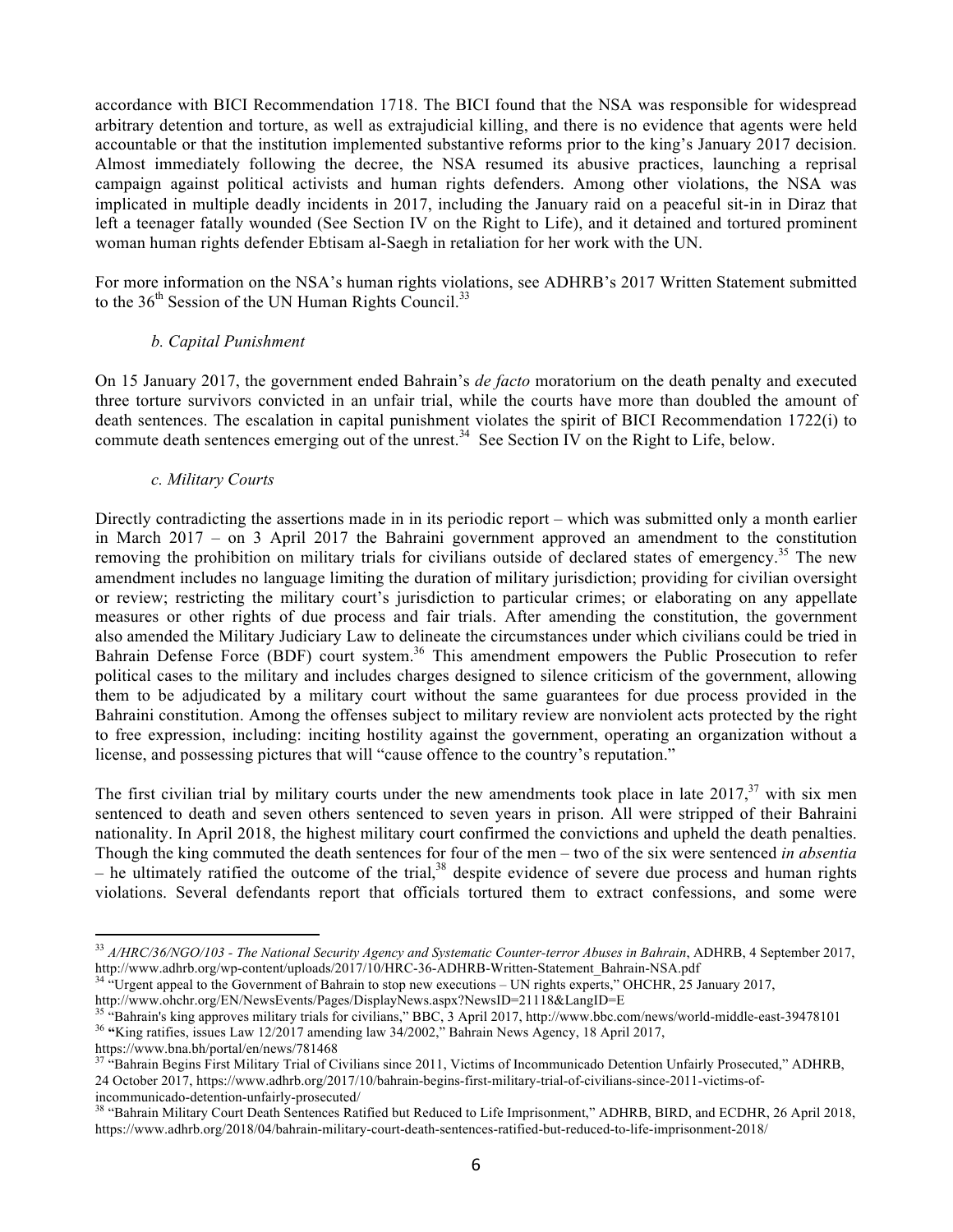subjected to enforced disappearance and *incommunicado* detention.<sup>39</sup> Though Article 14 of the Covenant enshrines the right of the defendant to be informed in a prompt manner of the charges against him;<sup>40</sup> the right to prepare his defense with the legal counsel of his choice;<sup>41</sup> the right to be tried in his own presence;<sup>42</sup> and the right to examine witnesses against him;<sup>43</sup> the military trial violated each of these provisions, as multiple defendants were held for months without knowledge of the charges against them, many defendants reported lack of access to their attorneys, and multiple hearings were conducted *in absentia*. Eight defendants were convicted *in absentia*,<sup>44</sup> and at least two were minors at the time of the alleged offense or arrest. The court additionally "issued a decision banning the publication of any information, data or news by any audio-visual, electronic or written media."<sup>45</sup> Moreover, some of the defendants are members of Bahraini religious and activist networks, including an individual reported to have worked to document abuses with the BICI in 2011,<sup>46</sup> raising further concerns about reprisal. The defendants in custody are now being held in BDF facilities, though the military continues to refuse to acknowledge their exact whereabouts to family members.

The removal of constitutional protections against use of military courts to try civilians, and the related expansion of military court jurisdiction, arbitrarily destroys and limits rights in the absence of any legitimate grounds for derogation from obligations under the Covenant, violating the UDHR<sup>47</sup> and ICCPR.<sup>48</sup> The Human Rights Committee has expressly stated that the trial of civilians by military courts should be "exceptional . . . necessary and justified by objective and serious reasons<sup> $n<sup>49</sup>$ </sup> – Bahrain has shown no such necessity, and the military's authority to try civilians is permanent, barring further constittional amendments. Moreover, this practice contravenes the government's own commitment to rectify abuses concerning arbitrary or unlawful derogation under Article 4 via the implementation of the BICI recommendations.<sup>50</sup> The amendments also explicitly violate recommendations that Bahrain accepted as part of its UPR process, which called on the authorities to ensure that civilians are never again tried in military courts. Lastly, Bahrain's use of military courts is in direct violation of the fair trial rights enshrined in the ICCPR (Article 14).

For more information on BICI implementation, see ADHRB's 2015 assessment*<sup>51</sup>* and ADHRB's 2017 joint submission with the Project on Middle East Democracy (POMED) and Human Rights First (HRF) to the UPR Working Group.<sup>52</sup>

## **IV. Right to Life (Article 6 and 14)**

Rights and FIDH), 2 February 2018,<br>https://www.ifex.org/bahrain/2018/02/02/death-sentences/

 $39$  "ADHRB observes the International Day of Victims of Enforced Disappearances," ADHRB, 30 August 2017, http://www.adhrb.org/2017/08/adhrb-observes-the-international-day-of-victims-of-enforced-disappearances/

<sup>&</sup>lt;sup>40</sup> International Covenant on Civil and Political Rights, *supra* n. 28, Art. 14(a).<br><sup>41</sup> Id., Art. 14(b).<br><sup>42</sup> Id., Art. 14(d).<br><sup>43</sup> Id., Art. 14(e).<br><sup>44</sup> "Military High Court rules in terrorist cell case," Bahrain News

<sup>&</sup>lt;sup>47</sup> Universal Declaration on Human Rights, 10 December 1948, U.N.G.A. 217 A (III), Art. 10.<br><sup>48</sup> International Covenant on Civil and Political Rights, G.A. Res. 2200A (XXI), U.N. Doc. A/6316 (16 Dec. 1966), Art. 14 (1).<br>

U.N. Doc. CCPR/C/GC/32 (23 Aug. 2007), para. 22 at 6.

<sup>&</sup>lt;sup>50</sup> "Seven Years After the 2011 Uprising, Bahrain's Military Courts Confirm Death Sentences for Civilians," ADHRB, 21 February 2018, https://www.adhrb.org/2018/02/seven-years-after-the-2011-uprising-bahrains-military-courts-confirm-death-sentences-forcivilians/ $51$  Shotton

<sup>51</sup> *Shattering the Façade: A Report on Bahrain's Implementation of the BICI Recommendations Four Years On*, ADHRB, BCHR, and BIRD, November 2015, http://www.adhrb.org/2015/11/shattering-the-facade-a-report-on-bahrains-implementation-of-the-bahrain-

independent-commission-of-inquiry-bici-four-years-on/<br><sup>52</sup> JS14 UPR27 BHR E - Integration of Police Forces, Bahrain Independent Commission of Inquiry (BICI) Implementation, and National Dialogue, ADHRB, POMED, and HRF, 2017,

http://www.ohchr.org/EN/HRBodies/UPR/Pages/UPRBHStakeholdersInfoS27.aspx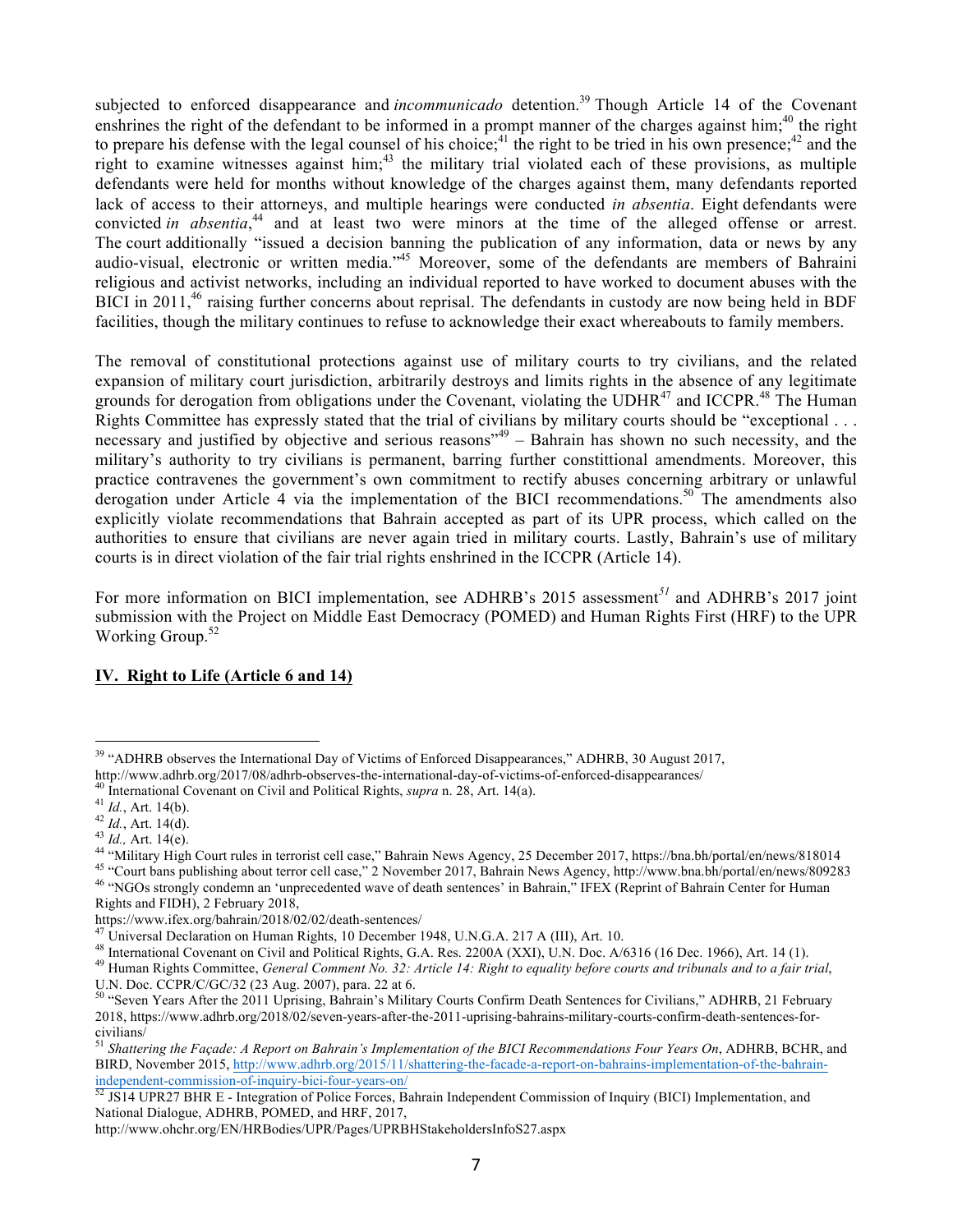Bahrain has recently seen a significant increase in government violence, with authorities ending a *de facto* moratorium on the death penalty and executing three individuals convicted in a trial marred by torture and other due process violations in January 2017. Since then, the number of death sentences has more than doubled. Meanwhile, security forces have continued to jeopardize the right to life by using excessive force to attack peaceful protests or apprehend suspects, resulting in dozens of extrajudicial killings since the authorities violently suppressed the mass pro-democracy demonstrations of  $2011$ .<sup>53</sup>

#### *1. Resumption of Capital Punishment*

On 15 January 2017, Bahrain ended a seven-year *de facto* moratorium on the death penalty with the firing squad execution of Sami Mushaima, Ali al-Singace, and Abbas al-Samea. They are the first people executed in Bahrain since 2010, and the first Bahraini citizens executed since 1996. Bahraini authorities tortured the men into providing coerced confessions – subjecting them to beatings, electrocution, and sexual assault, among other abuses – and prevented them from accessing legal counsel. They were first convicted in 2015 based on their tortured confessions, and they were also stripped of their Bahraini citizenship. They died stateless. The proceedings were so deeply flawed that the UN Special Rapporteur on summary executions described the killings as "extrajudicial." $54$ 

#### *2. Increase in Death Sentences*

Bahraini courts have progressively issued more death sentences in recent years, with a dramatic escalation following the resumption of capital punishment in 2017. Previously, approximately ten people<sup>55</sup> were on death row, including torture survivors Maher al-Khabbaz, Mohammad Ramadan, and Husain Moosa. Bahraini authorities arrested al-Khabbaz despite his alibi and without a warrant for allegedly killing a police officer in 2013. Al-Khabbaz was denied legal counsel and he was repeatedly beaten, whipped, and electrocuted until he signed a confession. Ramadan and Moosa were convicted for their alleged involvement in a 2014 bombing that killed a security officer. Upon arrest, officers blindfolded and beat Ramadan to extract a coerced confession. The officers subjected Moosa to similar treatment in order to obtain a false confession. Notably, after years of international pressure on the government to properly investigate the abuses perpetrated against Ramadan and Moosa, Bahrain's SIU finally recommended<sup>56</sup> that the Court of Cassation reconsider the ruling on 28 March 2018 after obtaining "medical reports" by the MOI that "were not available during the initial investigation of the defendants and throughout the stages of the trial." <sup>57</sup> The MOJ has since backed the proposal, but it remains unclear if the court will throw throw out testimony extracted under duress or overturn the verdict.<sup>58</sup>

The number of death sentences has rapidly increased since early 2017. Over the course of the year, Bahrain sentenced 14 men to death. In June 2017, a court sentenced Sayed Ahmed al-Abbar and Husain Ali Mohamed to death in an unfair trial amid reports of torture, including electrocution and sexual assault. In April 2017, Bahrain amended its constitution to allow military courts to try civilians, and the first trial under the change resulted in six death sentences. Though the king commuted four of the sentences, he ultimately still ratified the

ordered-in-bahrain-murder-case-1.2217737 **<sup>58</sup>** Ibid.

<sup>53 &</sup>quot;Individuals Killed By Government's Excessive Use of Force Since 14 February 2011," Bahrain Center for Human Rights (BCHR),

<sup>15</sup> January 2017, http://www.bahrainrights.org/en/node/3864<br><sup>54</sup> "Three executed in Bahrain – Reprieve comment," Reprieve, 15 January 2017, https://reprieve.org.uk/press/three-executed-bahrain-<br>reprieve-comment/

<sup>&</sup>lt;sup>55 "</sup>The Death Penalty and The 'most serious crimes': A Country-by-Country Overview of the Death Penalty," International Commission Against the Death Penalty, 2013, http://www.icomdp.org/cms/wpcontent/uploads/2013/02/Most-seriouscrimes\_final\_6Feb2013.pdf

<sup>&</sup>lt;sup>56</sup> "Retrial request referred to Minister of Justice," Bahrain News Agency, 28 March 2018, http://www.bna.bh/portal/en/news/833346<br><sup>57</sup> Habib Toumi, "Retrial ordered in Bahrain murder case," Gulf News, 7 May 2018, https:/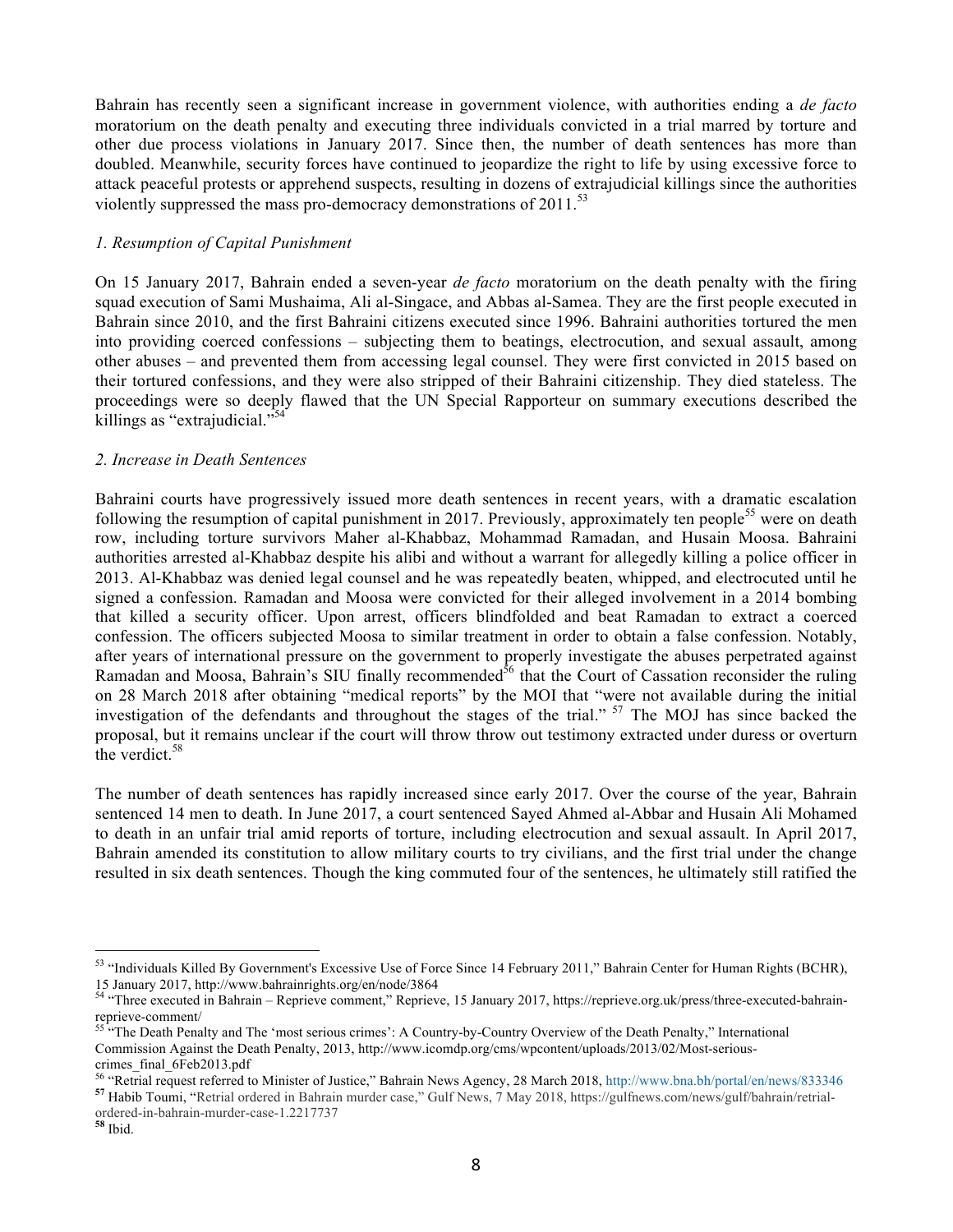outcome of the trial despite evidence of severe due process violations (See Section III above for more information on military trials). 59

This trend has continued in 2018, with courts sentencing three more men to death amid evidence of torture. In January, Bahrain's Fourth High Criminal Court sentenced Ali al-Arab and Ahmad al-Malali to death for terror allegations, $60$  and in February it sentenced Moosa Abdulla Jaafar on terror charges in an unfair mass trial.<sup>61</sup> Officials tortured al-Arab, including by removing his toenails, and forced him to sign a confession while blindfolded. Likewise, authorities beat Jaafar and threatened to inject him with an unknown substance if he did not confess and name other individuals as his co-conspirators.

At least 18 people are currently on death row in Bahrain.

#### *3. Excessive Force and Extrajudicial Killing*

Bahraini security forces routinely employ excessive force, including the lethal weaponization of ostensibly non-lethal crowd control equipment.<sup>62</sup> Since the government violently suppressed the mass pro-democracy protests of 2011, approximately 100 individuals have died in connection with the authorities' use of force,  $63$ with thousands more injured. In addition to the unlawful executions of January 2011, Bahrain has recently seen a spike in state in violence, with four fatal incidents yielding at least six and as many as ten other extrajudicial killings in 2017 alone, up from at least two in  $2016$ .<sup>64</sup>

#### *a. January 2017 Diraz Raid*

In response to the government's June 2016 decision to arbitrarily revoke citizenship from Sheikh Isa Qassim, the most prominent religious leader of Bahrain's Shia community, supporters launched a peaceful sit-in around his home in Diraz. Security forces responded by surrounding the area, restricting freedom of movement, and cutting off access to services, such as the Internet. On the night of 26 January 2017, masked men armed with military-grade weapons entered the security cordon and fired live ammunition into the sit-in encampment, where demonstrators were sleeping. A teenager, Mustafa Hamdan, was shot in the back of the head and later died after security restrictions prevented him obtaining timely medical care. Witnesses and local activists report that the masked men appeared to be members of the NSA, the intelligence body re-empowered by the king several weeks earlier. The NSA officially arrested a paramedic who provided treatment to Hamdan at the

<sup>64</sup> Hasan al-Hayki died in Dry Dock Detention Center after reporting he was subjected to severe torture, and Ali Abdulghani, a minor, was killed after appearing to be run over by a police vehicle during an attempted arrest. The government declared there was no evidence of wrongdoing after a cursory 9-day investigation into al-Hayki's death, and the authorities later charged al-Hayki's lawyer for suggesting that "criminal suspicion" remained. The investigation in Abdulghani's death reportedly remains open. "Independent and Impartial Investigation Needed into the Death and Alleged Torture of Detainee," ADHRB, BCHR, BIRD, ECDHR, and Justice Human Rights Organization (JHRO), 1 August 2016, https://www.adhrb.org/2016/08/10556/; "Immediate and Impartial Investigation Needed After Death of Teenager," ADHRB, BCHR, BIRD, ECDHR, and JHRO, 4 April 2016, https://www.adhrb.org/2016/04/immediateimpartial-investigation-needed-death-teenager/; "Bahrain: Fourth Annual Report of Police Ombudsman Reveals Failure to Fulfill Mandate," ADHRB, 15 September 2017, http://www.adhrb.org/2017/09/bahrain-fourth-annual-report-of-police-ombudsman-revealsfailure-to-fulfil-mandate/

<sup>&</sup>lt;sup>59</sup> "Bahrain Military Court Death Sentences Ratified but Reduced to Life Imprisonment," ADHRB, 26 April 2018,<br>http://www.adhrb.org/2018/04/bahrain-military-court-death-sentences-ratified-but-reduced-to-life-imprisonment-2

 $\frac{60}{2}$  Amnesty International, "URGENT ACTION TWO MEN GIVEN THE DEATH PENALTY IN BAHRAIN," Amnesty International, last modified 15 March 2018, https://www.amnesty.org/download/Documents/MDE1180412018ENGLISH.pdf.

<sup>&</sup>lt;sup>61</sup> "Profiles in Persecution: Moosa Abdulla Jaafar," ADHRB, 9 February 2018, https://www.adhrb.org/2018/02/profiles-in-persecutionmoosa-abdulla-jaafar/<br><sup>62</sup> Samirah Majumdar and Hadley Griffin, "Bahrain's Continued Weaponizing of Tear Gas," Physicians for Human Rights, 25 October

<sup>2013,</sup> http://physiciansforhumanrights.org/blog/bahrains-continued-weaponizing-of-tear-gas.html<br><sup>63</sup> "Individuals Killed By Government's Excessive Use of Force Since 14 February 2011," Bahrain Center for Human Rights (BCHR)

<sup>15</sup> January 2017, http://www.bahrainrights.org/en/node/3864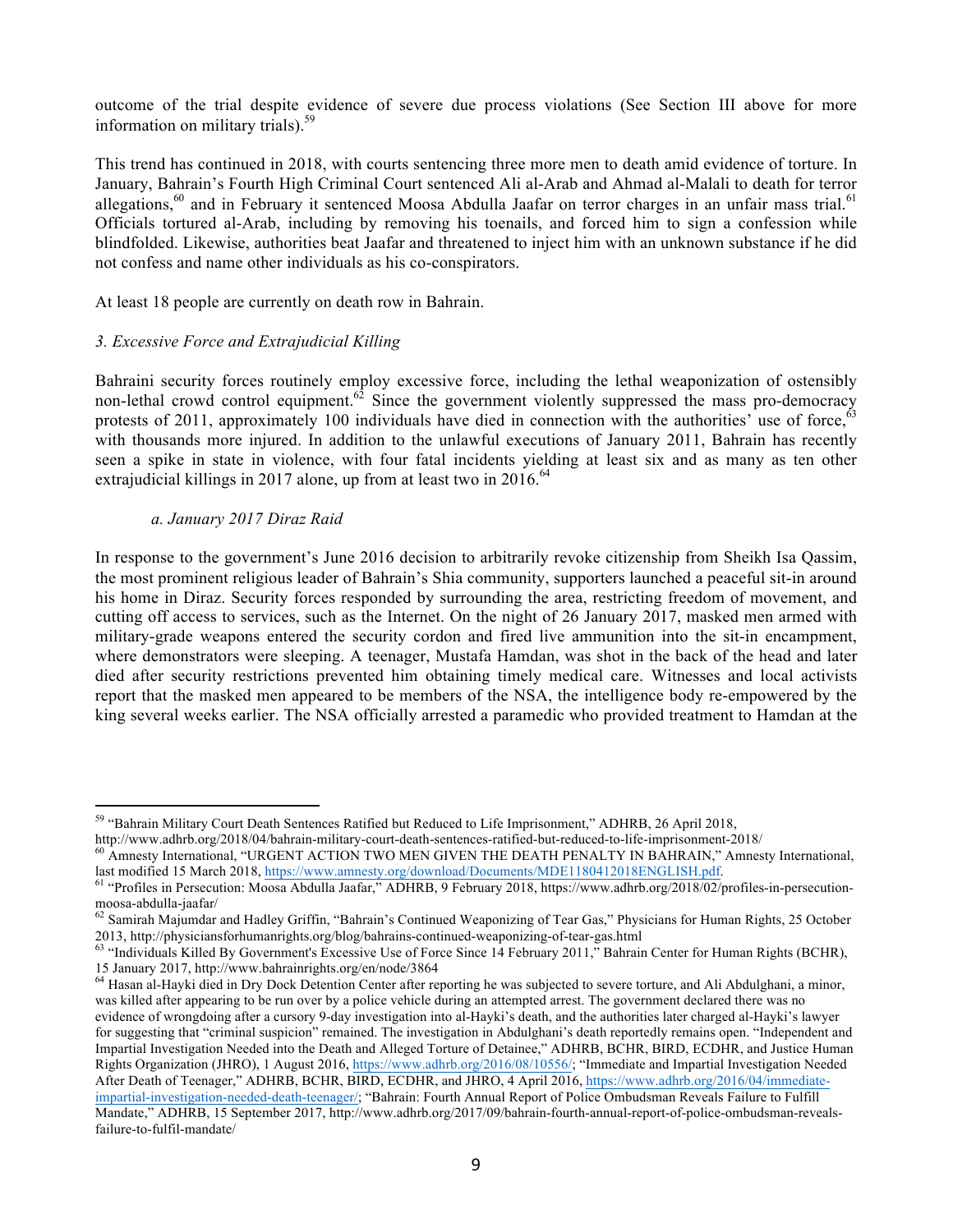scene following a raid. Because the MOI expressly controlled who could enter and leave Diraz at any given time, it is unlikely any such individuals could penetrate the security cordon without authorization.<sup>65</sup>

#### *b. May 2017 Diraz Raid*

Two days after Sheikh Isa Qassim received a one-year suspended sentence on money-laundering allegations stemming from the Shia religious practice of *khums* on 21 May 2017, security forces launched a major operation to permanently disperse the peaceful sit-in around his home, using excessive force to clear out the participants. Five demonstrators were killed, including an environmental activist and Mustafa Hamdan's older brother, and hundreds more were injured. In response to the violence, the High Commissioner for Human Rights called on the "Government to investigate the events of 23 May, in particular the loss of lives, to ensure that the findings are made public and that those responsible are held accountable."<sup>66</sup> Five Special Procedures mandate holders later condemned the raid as "excessive" and "unlawful," concluding that "the reported use of tear gas, shotguns equipped with birdshot and lethal antipersonnel weapons by security forces to disperse a peaceful demonstration was neither necessary or proportionate and therefore excessive, qualifying the five deaths as unlawful killings. It is tragic that while security forces are meant to protect life, their actions have shown otherwise."<sup>67</sup>

#### *c. February 2017 Sea Raid*

In between the two most violent Diraz raids, the MOI announced<sup>68</sup> that on 9 February 2017 it launched a joint operation involving the Coast Guard, the NSA, $^{69}$  and other units in which it intercepted a boat containing ten "escapees from Jau prison [attempting] to flee to Iranian waters." According to the MOI, security personnel killed three suspects in an exchange of gunfire, but independent academic observers have reported significant inconsistencies in the government's account.<sup>70</sup> Though the MOI did not release photos of the deceased or allow for independent autopsies, leaked photos reportedly indicated that at least one body lacked a bullet wound and appeared to show signs of torture.<sup>71</sup> The burial was restricted and the MOI reportedly prevented families of the deceased from attending.<sup>72</sup> Additionally, in the days after the shooting, an Instagram account that allegedly belonged to an MOI officer posted messages claiming that the deceased had been physically abused and threatening to retaliate against activists for reporting on possible human rights violations.73

## *d. February 2017 Death During Arrest*

On 20 February 2017, 22-year-old Abdullah al-Ajooz died under suspicious circumstances as security forces attempted to arrest him from a home in Nuwaidrat village. Al-Ajooz was wanted by authorities after escaping from Dry Dock Detention Center in June 2016, where he was held after receiving a life sentence on terror

<sup>&</sup>lt;sup>65</sup> "18-year-old Mustafa Hamdan dies after security forces shooting," ADHRB, 24 March 2017, https://www.adhrb.org/2017/03/18-<br>year-old-mustafa-hamdan-dies-security-forces-shooting/

<sup>&</sup>lt;sup>66</sup> "U.N. rights chief calls for Bahrain probe into protester deaths," Reuters, 2 June 2017, https://www.reuters.com/article/us-bahrain-security-rights/u-n-rights-chief-calls-for-bahrain-probe-into-protester-deaths-idUSK

 $\frac{67}{67}$  "Bahrain must end worsening human rights clampdown, UN experts say," OHCHR, 16 June 2017,

http://www.ohchr.org/EN/NewsEvents/Pages/DisplayNews.aspx?NewsID=21762&LangID=E

<sup>&</sup>lt;sup>68</sup> "MOI issues statement on Feb. 9 operations," Ministry of Interior, Government of Bahrain, 9 February 2017, http://www.policemc.gov.bh/en/news/ministry/60161

<sup>&</sup>lt;sup>69</sup> "Bahrain Restores Law Enforcement Powers to NSA, Reversing BICI Recommendation," ADHRB, 5 January 2017, http://www.adhrb.org/2017/01/11571/

 $^{70}$  Marc Owen Jones, "MOI'S KILLING OF THREE BAHRAINIS LEAVES LOTS OF UNANSWERED QUESTIONS," 9 February 2017, https://marcowenjones.wordpress.com/2017/02/09/mois-killing-of-three-bahrainis-leaves-lots-of-unanswered-questions/<br><sup>71</sup> Marc Owen Jones, "BURIAL OF THOSE ALLEGEDLY KILLED AT SEA ADDS TO SUSPICIONS OF MOI'S VERSION

OF EVENTS," 13 February 2017, https://marcowenjones.wordpress.com/2017/02/13/burial-of-those-allegedly-killed-at-sea-adds-to-suspicions-of-mois-version-of-events/<br><sup>72</sup> Ibid.

 $33$  Twitter feed of human rights activist S. Yousif Almuhafdah, @SAIDYOUSIF, 15 February 2017, https://twitter.com/SAIDYOUSIF/status/831968298241777664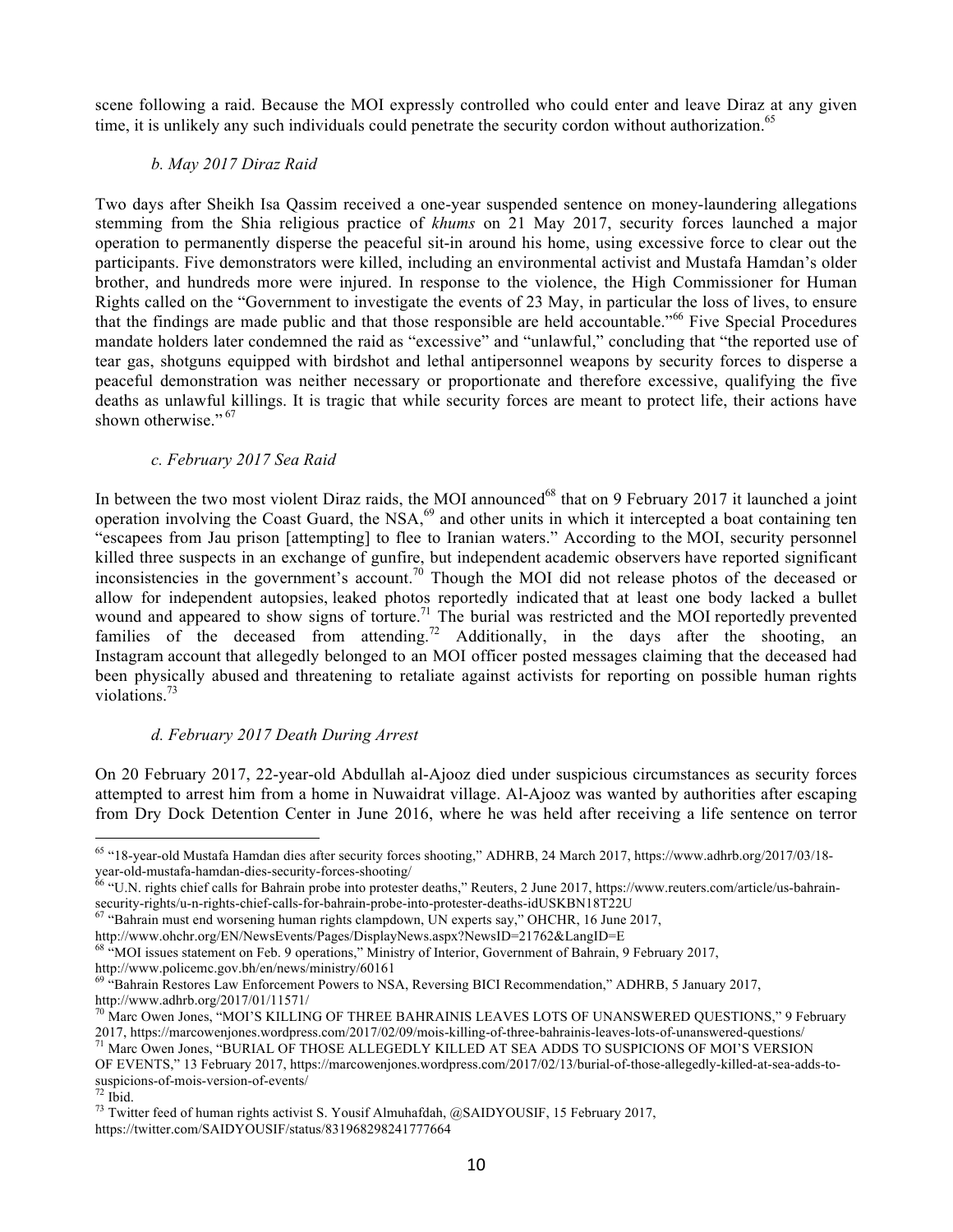allegations linked to the February 14 Youth Coalition<sup>74</sup> following a June 2013 arrest.<sup>75</sup> In response to the escape, the MOI established an ad hoc committee tasked with hunting down the detainees, and authorities at Dry Dock collectively punished the remaining inmates in reprisal for the prison break.<sup>76</sup> A statement on the Nuwaidrat operation issued by the MOI claimed that al-Ajooz sustained a fatal injury after falling off a building while attempting to flee. However, al-Ajooz's family said that the building was surrounded and that he was killed by security forces during the arrest.<sup>77</sup> Though the MOI provided no other information, ultimately stating that their autopsy was "inconclusive" concerning cause of death,<sup>78</sup> pictures circulated on social media indicating that al-Ajooz suffered head trauma and fell from a height of less than ten meters.<sup>79</sup> The authorities forced the family to bury al-Aljooz the day after his death and they charged Ebrahim Sharif, a leader of the now-dissolved Wa'ad opposition group, with "inciting hatred against the regime" and against "factions of society" after he posted tweets questioning the official narrative surrounding the incident.<sup>80</sup> The government has launched no independent investigation into al-Ajooz' death.

## **V. Criminal Justice – Protections against torture, excessive force, arbitrary detention, and other due process violations (Articles 7, 9, 10, 14, and 15)**

The Government of Bahrain has not reformed its criminal justice system to adhere to the standards laid out in the ICCPR, and in many cases judicial and law enforcement authorities have taken steps to further violate Bahrain's international obligations. Arbitrary detention and torture remain systematic and widespread in Bahrain, and security forces use violence as a means to extract confessions and punish detainees. Law enforcement authorities consistently use excessive force against peaceful protestors, and extrajudicial killings are on the rise (See Section IV on Right to Life). The government's oversight bodies lack the necessary independence to effectively investigate these abuses and hold perpetrators accountable. Moreover, the judiciary continues to collaborate closely with the prosecution and the security forces, regularly permitting coerced testimony and other due process abuses while broadly interpreting the country's criminal codes to convict peaceful activists. In direct violation of the ICCPR, the authorities have increasingly imposed even greater restrictions on the freedoms of expression, association, and assembly, leading to the incarceration of an estimated 4,000 political prisoners in squalid detention conditions. The judiciary has additionally utilized a variety of other new tools to suppress dissent in recent years, including the arbitrary dissolution political societies like Al-Wefaq and Wa'ad; the imposition of travel bans on activists and human rights defenders; and un-appealable denaturalization orders followed by deportation.

For more information on the failures of Bahrain's criminal justice system to meet international standards, including due process violations and political prisoners, see ADHRB and the Bahrain Center for Human Rights (BCHR)'s 2017 joint submission to the UPR Working Group.<sup>81</sup>

 $77$  Twitter feed of human rights activist Ala'a Shehabi, @alaashehabi, 20 February 2017,

https://twitter.com/alaashehabi/status/833660778649628672?lang=en; See also Marc Owen Jones, "How a spate of killings in Bahrain has raised suspicions of state brutality," The Conversation, 23 March 2017, https://theconversation.com/how-a-spate-of-killings-inbahrain-has-raised-suspicions-of-state-brutality-73644<br><sup>78</sup> *BAHRAIN 2017 HUMAN RIGHTS REPORT*, United States Department of State, 2018, https://www.state.gov/documents/organization/277481.pdf

<sup>&</sup>lt;sup>74</sup> Toby C. Jones and Ala'a Shehabi, "Bahrain's Revolutionaries," Foreign Policy, 2 January 2012, http://foreignpolicy.com/2012/01/02/bahrains-revolutionaries/

http://foreignpolicy.com/2012/01/02/bahrains-revolutionaries/<br><sup>75 '</sup>Yal-*Wasat*, 20 February 2017, بالنويدرات الهرب محاولته بعد سقوطه جراء بإصابته متأثراً العجوز عبدالله بالمؤبد المحكوم وفاة :"الداخلية" ...عاجل" http://www.alwasatnews.com/news/1212899.html; see also "February 14 Terrorist Organization Exposed," Bahrain News Agency, 13 June 2013, http://www.bna.bh/portal/en/news/565326<br><sup>76</sup> "Bahrain's Dry Dock Detention Center: Mass and Indiscriminate Punishment," ADHRB, BCHR, BIRD, and ECDHR, 10 June 2016,

https://www.adhrb.org/2016/06/9905/

<sup>&</sup>lt;sup>79</sup> Marc Owen Jones, "ANOTHER DEATH IN BAHRAIN RAISES ACCUSATIONS OF FOUL PLAY," 21 February 2017,<br>https://marcowenjones.wordpress.com/2017/02/21/another-death-in-bahrain-raises-accusations-of-police-homicide/

<sup>80 &</sup>quot;Bahrain: Political Opposition Leader Ebrahim Sharif Charged With 'Inciting Hatred," ADHRB, BCHR, BIRD, and ECDHR, 20 March 2017, http://www.adhrb.org/2017/03/12050/

<sup>81</sup> *JS15/UPR27/BHR/E - Judicial Reform, Due Process Protections, and Political Prisoners*, ADHRB and BCHR, 2017, http://www.ohchr.org/EN/HRBodies/UPR/Pages/UPRBHStakeholdersInfoS27.aspx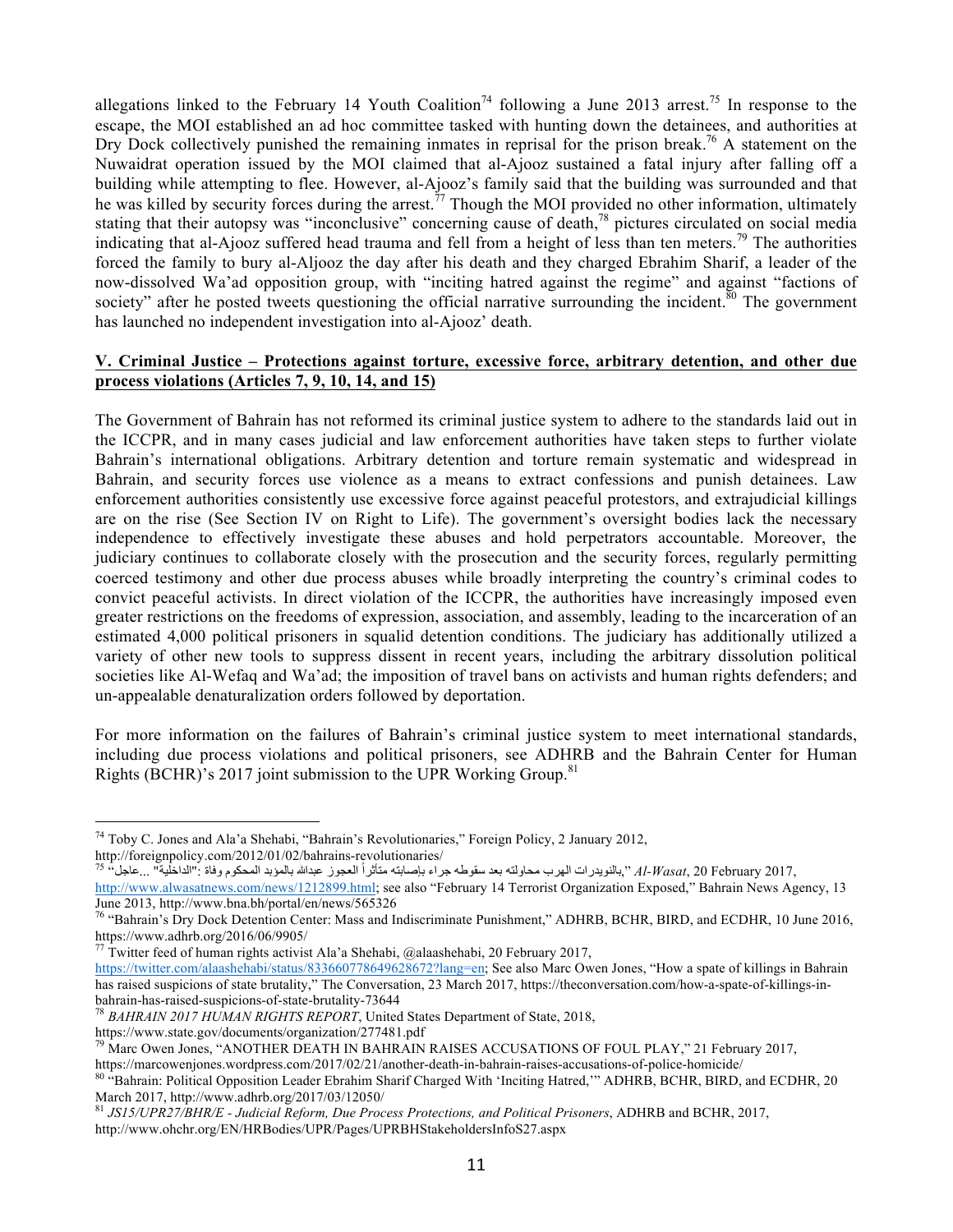For more information on torture and detention conditions, see:

- ADHRB's 2017 solo submission to the UPR Working Group; $^{82}$
- AHDRB's March 2017 shadow report ahead of the Committee against Torture's review of Bahrain and its Second and Third Periodic Reports;<sup>83</sup>
- And ADHRB's May 2018 follow-up report to the Concluding Observations of the Committee Against Torture on the Second and Third Periodic Reports of Bahrain.<sup>84</sup>

## **VI. Privacy, Free Expression, and Free Press (Articles 17, 18, and 19)**

Although the Bahraini constitution technically guarantees freedom of speech and press, in practice, the government has worked to suppress virtually all independent media, activism, or dissent. A network of legislation – primarily the penal code, the press law, the anti-terror law, and the cybercrime law – empower the authorities to prosecute individuals on a range of offenses related solely to acts of journalism or expression. Bahraini security forces regularly detain and abuse critics of the government on charges related to social media posts or comments made in interviews. Journalists and activists face police brutality, lengthy prison terms, and arbitrary denaturalization, simply for documenting political demonstrations or investigating corruption. Religious leaders are monitored and risk criminal prosecution for even speaking about political issues. By 2017, the government arbitrarily closed the only independent newspaper, *Al-Wasat*, over the content of its articles, effectively eliminating free press in Bahrain.<sup>85</sup>

## *1. Legislation*

## *a*. *Penal Code*

Article 169 of the Bahraini penal code, for example, assigns a prison term of up to two years for the publication by any method of "untrue reports" or information that undermines "the public peace" or the "state's creditworthiness."<sup>86</sup> Nabeel Rajab, one of the kingdom's most prominent human rights defenders, was sentenced in February 2018 to five years in prison on charges of "spreading false rumors in time of war" (Article 133), "insulting public authorities" (Article 216), and "insulting a foreign country" (Article 215) for Twitter posts highlighting torture Bahrain's prisons and criticizing Bahrain's role in the Saudi Arabia-led military operation in Yemen. Earlier, in July 2017, Rajab received a two-year prison term on similar charges of "publishing and disseminating rumors and false news" (Article 134) in relation to interviews he gave to the media in which he discussed restrictions on free press in Bahrain. $87$ 

In 2013 and 2014, the government moved to amend the penal code to increase the punishment for "insulting the King" and to mandate a prison term for "any person who offends the emir of the country, the national flag

*Freedom of Expression and Media*, ADHRB, ECDHR, English PEN, PEN International, and RSF, 2017,

<sup>&</sup>lt;sup>82</sup> ADHRB/UPR27/BHR/E - Torture and Other Cruel, Inhuman, and Degrading Treatment, ADHRB, 2017,<br><sup>83</sup>INT/CAT/CSS/BHR/26919/E - Shadow Report ahead of the Committee against Torture's Review of Bahrain in its 60th Session, ADHRB, March 2017, http://www.ohchr.org/EN/HRBodies/UPR/Pages/UPRBHStakeholdersInfoS27.aspx

http://tbinternet.ohchr.org/\_layouts/treatybodyexternal/Download.aspx?symbolno=INT%2fCAT%2fCSS%2fBHR%2f26919&Lang=en<br><sup>84</sup> Follow-up Report to the Concluding Observations of the Committee Against Torture on the Second and T *Bahrain*, ADHRB, May 2018, http://www.adhrb.org/wp-content/uploads/2018/05/2018.05.03\_CAT-Follow-up-to-Concluding-

Observations.pdf<br><sup>85</sup> Much of the information included in this section is drawn from ADHRB's 2017 joint submission with the European Center for Democracy and Human Rights (ECDHR), English PEN, PEN International, and Reporters sans Frontieres (RSF) to the UPR Working Group for Bahrain's third cycle review (*JS13 UPR27 BHR E -*

http://www.ohchr.org/EN/HRBodies/UPR/Pages/UPRBHStakeholdersInfoS27.aspx)

<sup>86</sup> Bahrain Penal Code, Kingdom of Bahrain, 1979,

https://www.unodc.org/res/cld/document/bhr/1976/bahrain penal code html/Bahrain Penal Code 1976.pdf<br><sup>87</sup> "Bahrain Sentences Nabeel Rajab to Additional 5-Year Prison Term in Blatant Violation of Free Expression," ADHRB, 21

<sup>2018,</sup> http://www.adhrb.org/2018/02/bahrain-sentences-nabeel-rajab-to-additional-5-year-prison-term-in-blatant-violation-of-freeexpression/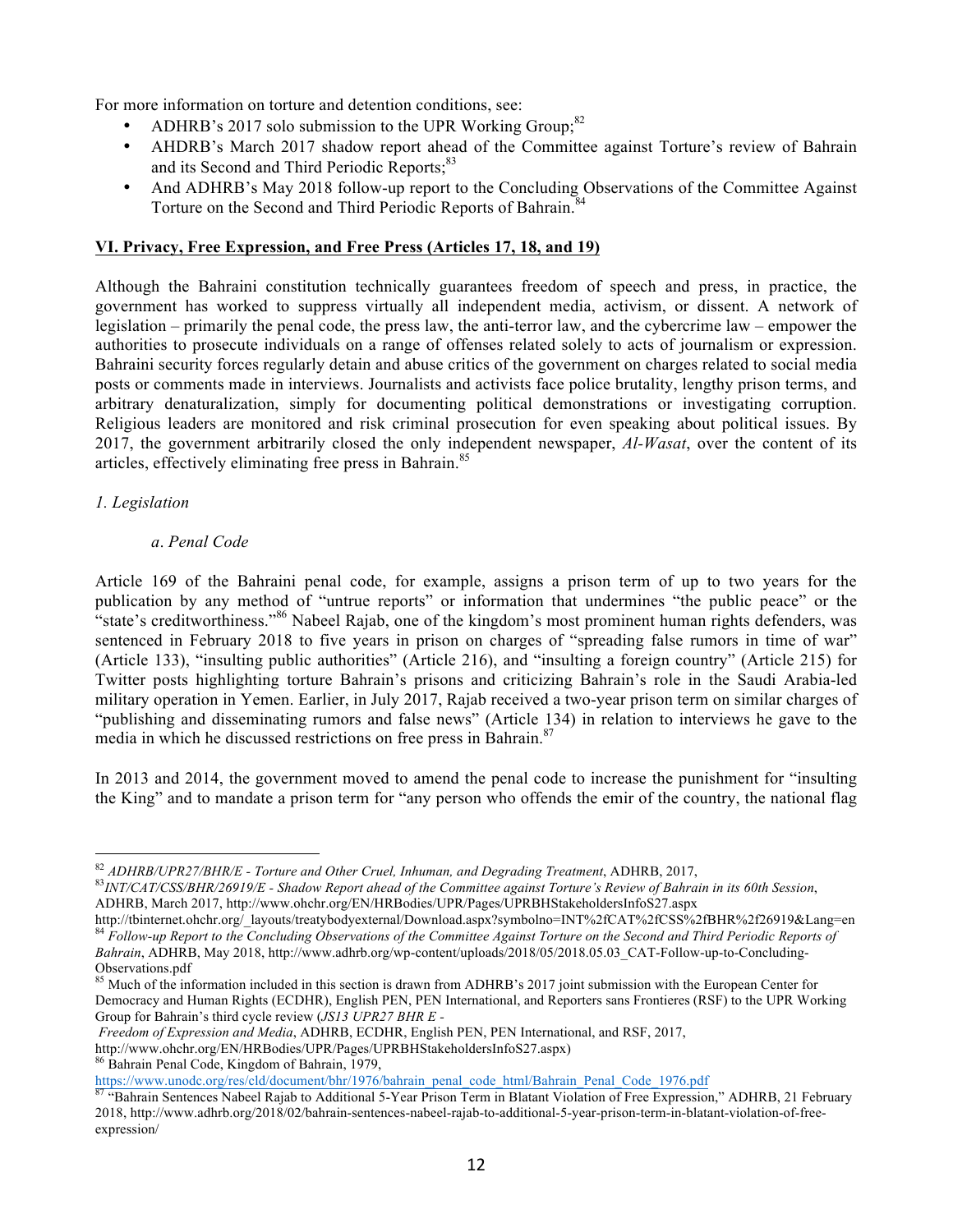or emblem."<sup>88</sup> The changes allow for penalties of up to seven years in prison and a fine of BHD 10,000 for exercising the right to free expression if it is deemed critical of the government. One activist targeted for "insulting the King" is Zainab al-Khawaja, daughter of imprisoned human rights defender Abdulhadi al-Khawaja, who received several multi-year prison terms after she tore a photo of King Hamad. She has been repeatedly detained and was ultimately forced to flee in the country in 2016 amid threats to her safety.

#### *b. Anti-Terror Law*

In 2006, the government promulgated the Law on the Protection of Society from Terrorist Acts, commonly known as the anti-terror law, which prohibits any action determined to be "infringing public security or endangering the safety and security of the kingdom or of damaging national unity."<sup>89</sup> This excessively broad definition of terrorism – which does not require intent to commit violence – criminalizes basic freedoms of expression, assembly, and association. In  $2013^{90}$  and  $2014$ ,  $91$  amendments to the law explicitly banned peaceful assembly in Bahrain's capital city of Manama, increased the penalties for terror offenses, and extended precharge and pre-trial detention periods for terror suspects, among other problematic provisions.<sup>92</sup>

#### *c. Press Law*

The 2002 Press and Publication Law similarly empowers the Bahraini government to prosecute journalists and activists based on 17 categories of crime with associated sentences of up to five years in prison. Like those outlined in the penal code, many of these offences directly infringe on free expression and invite extremely broad interpretation, including publishing criticism of Islam or the king, inciting actions that undermine state security, or advocating a change in government. While in 2008 the Shura Council, Bahrain's royally appointed upper chamber of parliament, proposed several amendments to improve the law, the amendments stalled and the authorities continue to prosecute on these grounds. For example, in July 2016, the Public Prosecution charged Nazeeha Saeed, a correspondent for France 24 and Radio Monte Carlo Doualiya, with unlawfully working with foreign media. Under article 88 of the law, Bahraini journalists are required to obtain and annually renew a license from the Information Affairs Authority (IAA) in order to work with foreign media outlets. Saeed applied for renewal at the end of March 2016 but the IAA refused her request; it was the first time her license had been rejected in the last twelve years. The authorities have frequently targeted Saeed in reprisal for her journalism, including subjecting her to arbitrary detention and torture in  $2011$ .<sup>93</sup>

A 2016 update to the 2002 law further restricted freedom of the press, stating "licensed newspapers may disseminate electronic media only after receiving a temporary license from Bahrain's mass media directorate."<sup>94</sup> The change now requires licensed newspapers to obtain another one-year renewable license in

http://www.legalaffairs.gov.bh/LegislationSearchDetails.aspx?id=30465#.WbLlqsiGNPZ

<sup>88 &</sup>quot;Bahrain: new penalty for 'insulting' King muzzles activists ahead of Grand Prix," Amnesty International, 16 April 2013, https://www.amnesty.org.uk/press-releases/bahrain-new-penalty-insulting-king-muzzles-activists-ahead-grand-prix; and "Bahrain toughens penalties for insulting king," Reuters, 5 February 2014, https://www.reuters.com/article/us-bahrain-law/bahrain-toughens-<br>penalties-for-insulting-king-idUSBREA140KX20140205

Unofficial English translation of the *Law of Protecting Society from Terrorist Acts, Decree No. 58 of 2006*. Available upon request. A United Nations Office on Drugs and Crime (UNODC) translation of the Draft Law can be found here:

http://www.track.unodc.org/LegalLibrary/LegalResources/Bahrain/Laws/Bahrain%20Draft%20Law%20on%20Combating%20Terroris m%20(Draft).pdf

<sup>90</sup> *Decree of Law No. 20 of 2013 Amending Some Provisions of Law No. 58 of 2006 on the Protection of Society from Terrorist Acts*, Kingdom of Bahrain - Legislation and Legal Opinion Commission, 2013,

<sup>91</sup> *Decree of Law No. 68 of 2014 Amending Some Provisions of Law No. 58 of 2006 on the Protection of Society from Terrorist Acts*, Kingdom of Bahrain – Legislation and Legal Opinion Commission, 2014, http://www.legalaffairs.gov.bh/Media/LegalPDF/L6814.pdf 92 "UN human rights office concerned about Bahrain's toughened anti-terrorism law," UN News, 6 Au

https://news.un.org/en/story/2013/08/446212-un-human-rights-office-concerned-about-bahrains-toughened-anti-terrorism-law<br><sup>93</sup> For more information, see "44 NGOs to Government of Bahrain: Rights of Nazeeha Saeed and all jou

ADHRB, PEN International, English PEN, Committee to Protect Journalists, et al., 28 July 2016, http://www.adhrb.org/2016/07/42 ngos-government-bahrain-rights-nazeeha-saeed-journalists-must-respected/<br><sup>94</sup> "NGOs: Bahrain's New Expansive Press Regulations a Threat to Journalists," ADHRB, last modified July 27, 2016,

http://www.adhrb.org/2016/07/ngos-bahrains-new-expansive-press-regulations-threat-journalists/.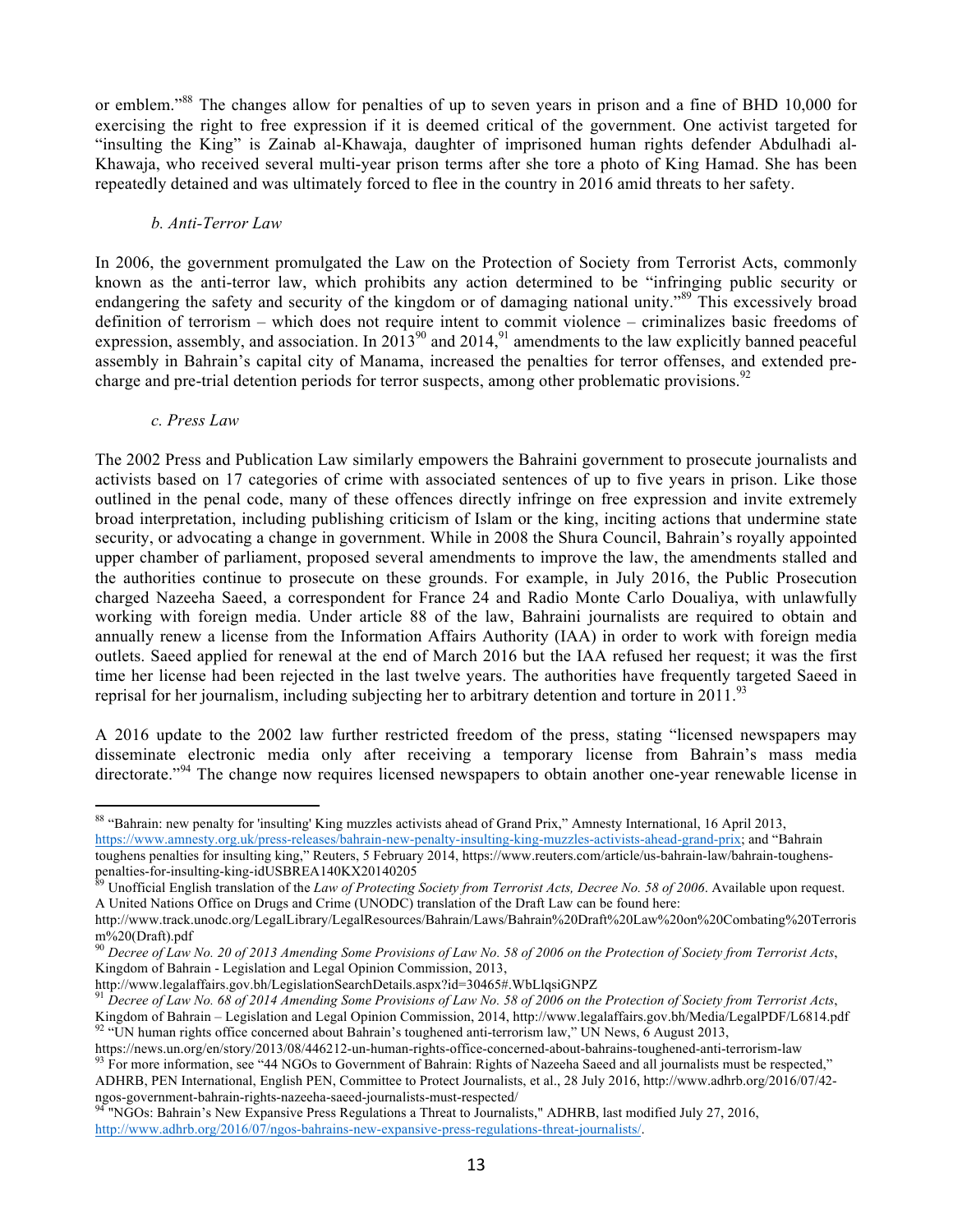order to publish information through electronic media, and it limits the length of publishable videos. Livestreaming is banned. To apply, newspapers must submit a list of all associated electronic media, including websites and social media accounts, as well as specific individuals responsible for them. The decree does not specify clear criteria by which the authorities will review applications.

In February 2016, the government announced that it had finalized a first draft of a new law on media, but it did not provide a timeline for its promulgation. Moreover, the language of the current draft appears to grant authorities additional power to limit free expression, as the law would require journalists to "respect the kingdom's sovereignty, system of governance, icons, institutions and statutory bodies," providing even wider grounds for the authorities to criminalize criticism of the government.<sup>95</sup>

#### *d. Internet Regulations and Cybercrime Law*

The government has specifically imposed greater restrictions on digital rights with a series of new decrees and the promulgation of the cybercrime law. Based on ministerial decree 1/2009, the IAA is empowered to filter websites that violate Articles 19 and 20 of the 2002 Press Law. This allows the IAA to block websites that criticize the royal family or the government, or that publish material that can be judged as "encroaching on religions and jeopardizing public peace."<sup>96</sup> It is estimated that Bahraini authorities block more than a 1,000 websites, including websites for human rights organizations, political societies, personal blogs, online forums, newspapers, and pages that broadcast Shia religious events. Many chat services are also blocked, such as PalTalk. In 2013, the Bahraini government promulgated a law "criminalizing anyone who establishes a website, published information online or uses any information technology tool to assist or aid communications with terror cells, as well as promoting disruption of public order or morale." That same year, the authorities blocked 70 websites allegedly associated with "internationally recognized" terror organizations, including sites and forums connected with Bahraini opposition groups, religious organizations, and the protest movement. In 2016, Bahrain's major internet service providers (ISPs) began blocking the messaging application Telegram, which is popular with activists due to its purported encryption capabilities. After the government dissolved the Al-Wefaq opposition group in 2016, the authorities blocked its website as well (See Section VIII below). BCHR found that, in just one week, the government blocked four alternative website addresses for the independent LuaLua TV channel and BCHR's alternative address.<sup>97</sup>

In December 2014, the government enacted a new cybercrime law, which prescribes punishments for wiretapping internet or computer systems, criminalizes pornographic material online, and forbids data encryption if done with "criminal intentions." The vague language grants the authorities substantial discretion to define "criminal intentions," while the criminalization of data encryption particularly targets activists as such technology is used to record human rights violations or exchange political opinions. Hussain Hubail, a freelance photojournalist detained by the authorities in 2013, received a sentence of five years in prison in 2014 on cybercrime charges that included the use of social media networks to "incite hatred of the regime." During his detention, members of the MOI's dedicated cybercrime unit tortured Hubail and subjected him to other forms of ill treatment.<sup>98</sup> In 2015, the cybercrime unit also interrogated Mohammad Al-Ghasra, a CNN Arabic correspondent, after he published a news update on social media related to political corruption, and he later received a warning from the IAA.<sup>99</sup>

<sup>&</sup>lt;sup>95</sup> "HRH Premier chairs cabinet session," Bahrain News Agency, 21 September 2015, http://www.bna.bh/portal/en/news/687868<br><sup>96</sup> "Press Law". Bahraini Journalists Association http://www.bahrainijournalists.org/References\_a

https://www.adhrb.org/2017/03/11848/

<sup>&</sup>lt;sup>98</sup> For more information on this case, see: "Hussain Hubail: June's Champion for Justice," ADHRB, 2 June 2014, http://www.adhrb.org/2014/06/hussain-hubail-junes-champion-for-justice/<br><sup>99</sup> "December 2015: Arrest of the "Al-Wasat" journalist, Mahmoud Al-Jaziri, from him home and warning the "CNN" correspondent,

Mohammad Al-Ghasra. Tweeter "Bou Khamees" prosecuted over new charges," Bahrain Press Association (BPA), 13 February 2016, http://www.bahrainpa.org/wp/?p=305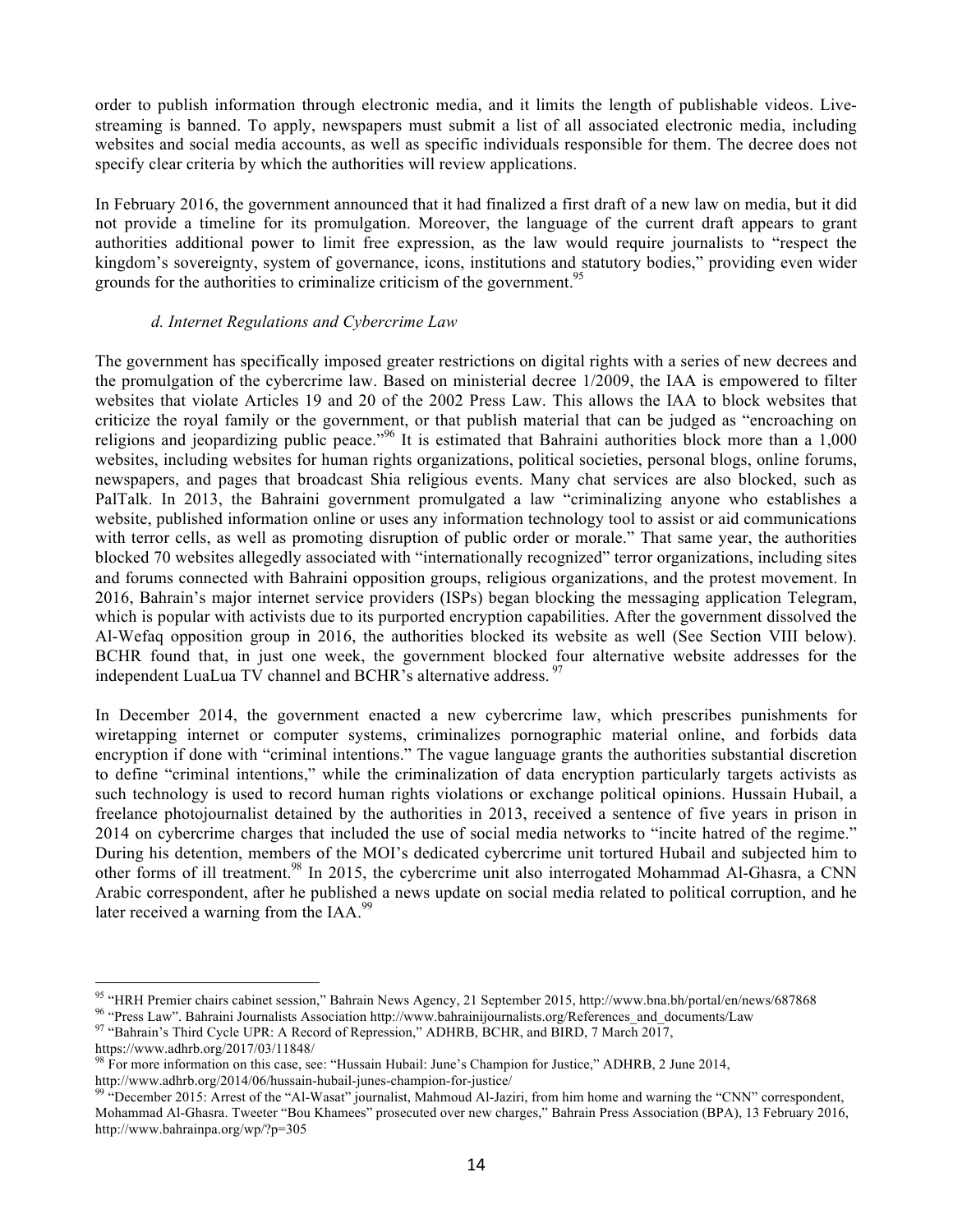In August 2016, the authorities issued new online safety regulations that require ISPs to use a centralized filtering system run by the government's Telecommunications Regulatory Authority, allowing it to more extensively monitor and censor content. This filtering system may be linked to the government's purchase of a "National Website Filtering Solution" from Canadian technology company Netsweeper. In 2016, Internet research group Citizen Lab found that Netsweeper "helped the Bahraini government block opposition party websites, various news websites and content critical of Islam" and is "being rolled out across the country of Bahrain."100

Authorities have also launched a new campaign against online dissent more broadly. On 25 March 2018, Bahrain's Interior Minister announced that the kingdom's security forces would be taking new measures to "track down" activists for criticizing the government on social media.<sup>101</sup> That same day, the MOI made at least five new arrests<sup>102</sup> over such charges as "misusing social media."<sup>103</sup> Bahraini state media reports indicate that the number of new digital rights arrests has grown to at least  $12^{104}$  since the MOI announcement, while activists report that dozens more social media users may have been summoned. According to the authorities, many of the arrests are specifically "in line with the directives of the Minister of the Interior to take strict measures to address the electronic anarchy and chaos caused by some social media accounts non-compliant with the law."<sup>105</sup> While the interior minister's statement did not outline specific new policies, it appeared to signal a further expansion of the MOI's dragnet to target any form of critical expression or activism online. According to the announcement, the MOI will pursue all individuals and accounts that "spread malicious rumours that went against social harmony and civil peace [sic]" and "any cyber activity against the norms and traditions of Bahrain whereas those accounts are destructive and not constructive." The statement revealed that accounts involved in such activity are already "monitored," including accounts that "were against the interests of the internal front." Notably, the interior minister indicated that the authorities will pursue social media activists "even if we need to draft new legislation" – suggesting that the MOI is not only expecting draconian new laws that further criminalize online free expression, but that it may also target users for activity that is not currently illegal. Notably, the new arrests in this campaign have included members of Bahrain's Sunni Muslim minority community as well as individuals affiliated with the monarchy and its security institutions, marking a departure from the government's primary crackdown on political opposition and members of the marginalized Shia Muslim majority, as well as demonstrating the government's commitment to suppress all criticism.<sup>106</sup>

## *2. Attacks on Free Press and Free Expression*

## *a. Arbitrary Detention of Journalists and Activists*

http://www.bna.bh/portal/en/news/833835

<sup>&</sup>lt;sup>100</sup> For more information, see: Jakub Dalek, Ron Diebert, Bill Marczak, Sarah McKune, Helmi Noman, Irene Poetranto, and Adam Senft, *Tender Confirmed, Rights At Risk: Verifying Netsweeper in Bahrain*, Citizen Lab, University of Toronto, 21 September 2016, https://citizenlab.org/2016/09/tender-confirmed-rights-risk-verifying-netsweeper-bahrain/; and Laura Wright, "Canadian tech company Netsweeper helped Bahrain censor websites, says report," CBC News, 21 September 2016,

http://www.cbc.ca/news/technology/netsweeper-bahrain-government-internet-censorship-1.3769803<br><sup>101</sup> "HE Interior Minister affirms tough steps against malicious social media accounts," Ministry of Interior, Government of Ba

March 2018, http://www.policemc.gov.bh/en/news/ministry/80623<br><sup>102</sup> "Bahrain Vows Greater Crackdown on Online Criticism Amid New Arrests," ADHRB, 30 March 2018,

https://www.adhrb.org/2018/03/bahrain-vows-greater-crackdown-on-online-criticism-amid-new-arrests/ <sup>103</sup> "Suspect remanded in custody for misusing social media," Bahrain News Agency, 25 March 2018,

http://www.bna.bh/portal/en/news/832799

<sup>&</sup>lt;sup>104</sup> See the following Bahrain News Agency (BNA) reports: "Suspect remanded in custody for misusing social media," BNA, 25 March 2018, http://www.bna.bh/portal/en/news/832799; "Three social media misusers remanded," BNA, 27 March

<sup>2018,</sup> http://www.bna.bh/portal/en/news/833260; "Suspect remanded in custody for posting defamatory tweets," BNA, 28 March

<sup>2018,</sup> http://www.bna.bh/portal/en/news/833446; "Suspect remanded in custody for defamatory tweets," BNA, 30 March

<sup>2018,</sup> http://www.bna.bh/portal/en/news/833832; "Five suspects arrested for posting defamatory tweets," BNA, 31 March

<sup>2018,</sup> http://www.bna.bh/portal/en/news/833835; "Abusive tweeter investigated," BNA, 1 April<br>2018, http://www.bna.bh/portal/en/news/834036

<sup>&</sup>lt;sup>105</sup> "Five suspects arrested for posting defamatory tweets," Bahrain News Agency, 31 March 2018,

<sup>&</sup>lt;sup>106</sup> "Bahrain Vows Greater Crackdown on Online Criticism Amid New Arrests," ADHRB, 30 March 2018, https://www.adhrb.org/2018/03/bahrain-vows-greater-crackdown-on-online-criticism-amid-new-arrests/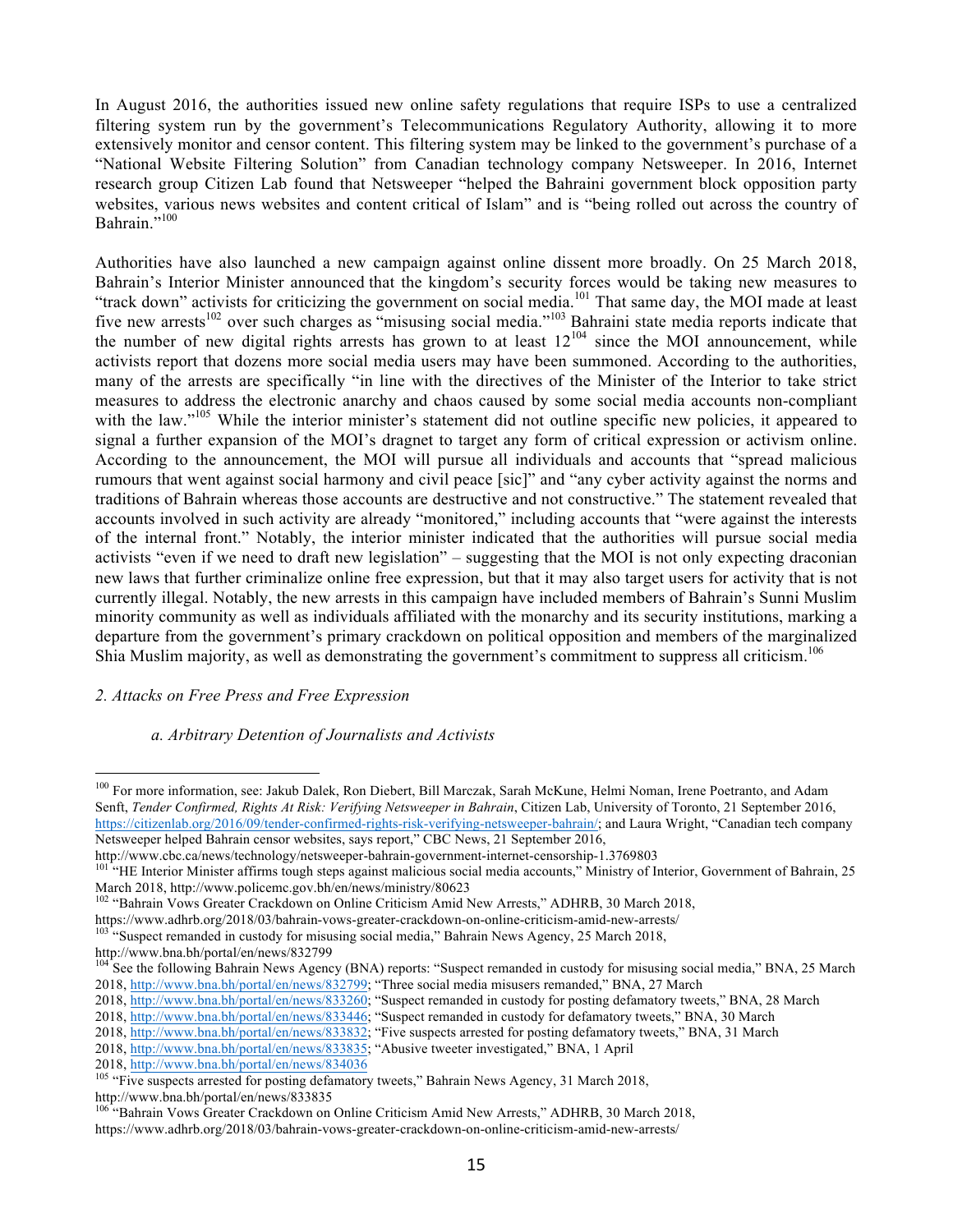The Government of Bahrain has regularly utilized this legal framework to prosecute journalists and activists or interfere in their work, with dozens of restricted from travel, intimidated, or detained in the immediate years after the 2011 protests.<sup>107</sup> The authorities have continued to arrest and imprison journalists at similar rates in recent years. In February 2015, a court sentenced cameraman Jaffar Marhoon to life in prison after he was detained for 14 months on charges of terrorism.<sup>108</sup> That same month, a court of appeal upheld a three-year sentence for Qasim Zainal Deen, a freelance photographer who filmed opposition protests, on charges including illegal assembly and vandalism issued dating back to 2013.<sup>109</sup> Following his June 2014 arrest, sports photographer Hassan Ghareeb was sentenced to five years in prison in September 2015. In November 2015, after enduring torture and more than a year without trial, another photographer, Sayed Ahmed al-Mousawi, was sentenced to 10 years in prison and denaturalization on unfounded charges of belonging to a "terror cell." His sentence was upheld in  $2018$ .<sup>110</sup>

Likewise, in February 2016, a Bahraini court upheld award-winning photographer Ahmed al-Fardan's threemonth prison sentence on charges of "attempting" to protest and arrested him in the courtroom. During his previous arrest, security forces subjected al-Fardan to torture, repeatedly beating him on his face and genitals.<sup>111</sup> In October 2016, video blogger Faisal Hayyat released a post on Facebook detailing his torture by security forces when he was detained in 2011. Hayyat was arrested a week later,  $12$  and in November he was sentenced to three months in prison.<sup>113</sup>

After an unfair mass trial on 30 October 2017, a court sentenced blogger Ali Al-Mearaj and former *Al-Wasat* journalist Mahmood Al-Jazeeri to life and 15 years in prison respectively.<sup>114</sup> Al-Mearaj was previously targeted and abused for his work in  $2014$ ,<sup>115</sup> and Al-Jazeeri is well known for his political coverage. The sentences were upheld in March 2018.

At least 15 journalists are currently detained in Bahrain.<sup>116</sup>

#### *b. Closure of Newspapers: Al-Wasat*

The Bahraini government has relentlessly targeted *Al-Wasat*, the country's only semi-independent newspaper, ultimately forcing it to close in 2017. In 2010, the authorities banned *Al-Wasat* from broadcasting audio reports and interviews on its website. During the mass pro-democracy movement in 2011, the government suspended *Al-Wasat* for a day and allowed it to reopen only after senior staff members resigned; that same year, Bahrain's NSA detained and killed one of the newspapers founders and editor-in-chief, Karim Fakhrawi. In 2015, Bahraini authorities issued warnings about the contents of the newspaper's columns and suspended it for two days over its alleged failure to use the term "martyrs" while describing Bahraini military casualties in Yemen. Then, in January 2017, the government again temporarily banned *Al-Wasat* from publishing online

30 March 2018, http://www.adhrb.org/2018/03/bahrain-upholds-10-year-sentence-for-photojournalist-sayed-ahmed-al-mousawi-in-

- further-attack-on-press-freedom/<br><sup>111</sup> "Photographer Ahmed al-Fardan Imprisoned for Illegal Assembly," ADHRB, 5 February 2016,
- 
- https://www.adhrb.org/2016/02/photographer-ahmed-al-fardan-imprisoned-for-illegal-assembly/<br><sup>112</sup> "Case Update: Faisal Hayyat sentenced to three months in prison," ADHRB, last modified December 6, 2016,
- https://www.adhrb.org/2016/12/faisal-hayyat-charged-three-months-prison/.<br>
<sup>113</sup> Graham Pough, "Case Update: Faisal Hayyat sentenced to three months in prison," ADHRB, 6 December 2016,<br>
https://www.adhrb.org/2016/12/faisal

https://rsf.org/en-no-evidence. 115 "Bahrain: Prosecution and Suppression of Journalist and Internet Activists," BIRD, 2 November 2015,

http://birdbh.org/2015/11/bahrain-prosecution-and-suppression-of-journalist-and-internet-activists/<br><sup>116</sup> "Media freedom 'stamped out' as Bahrain jails more journalists," The New Arab, 9 November 2017,

<sup>&</sup>lt;sup>107</sup> Less Freedom, Broader Impunity: 2013 Annual Report, Bahrain Press Association, 2013, http://www.bahrainpa.org/wp/?p=176<br><sup>108</sup> Ibid<br><sup>109</sup> Ibid<br><sup>109</sup> Bahrain Upholds 10-Year Sentence for Photojournalist Sayed Ahmed al

<sup>&</sup>lt;sup>114 "</sup>Long jail terms for two journalists convicted on no evidence," Reporters without Borders, last modified November 8, 2017, https://rsf.org/en/news/long-jail-terms-two-journalists-convicted-no-evidence.

https://www.alaraby.co.uk/english/news/2017/11/9/media-freedom-stamped-out-as-bahrain-jails-more-journalists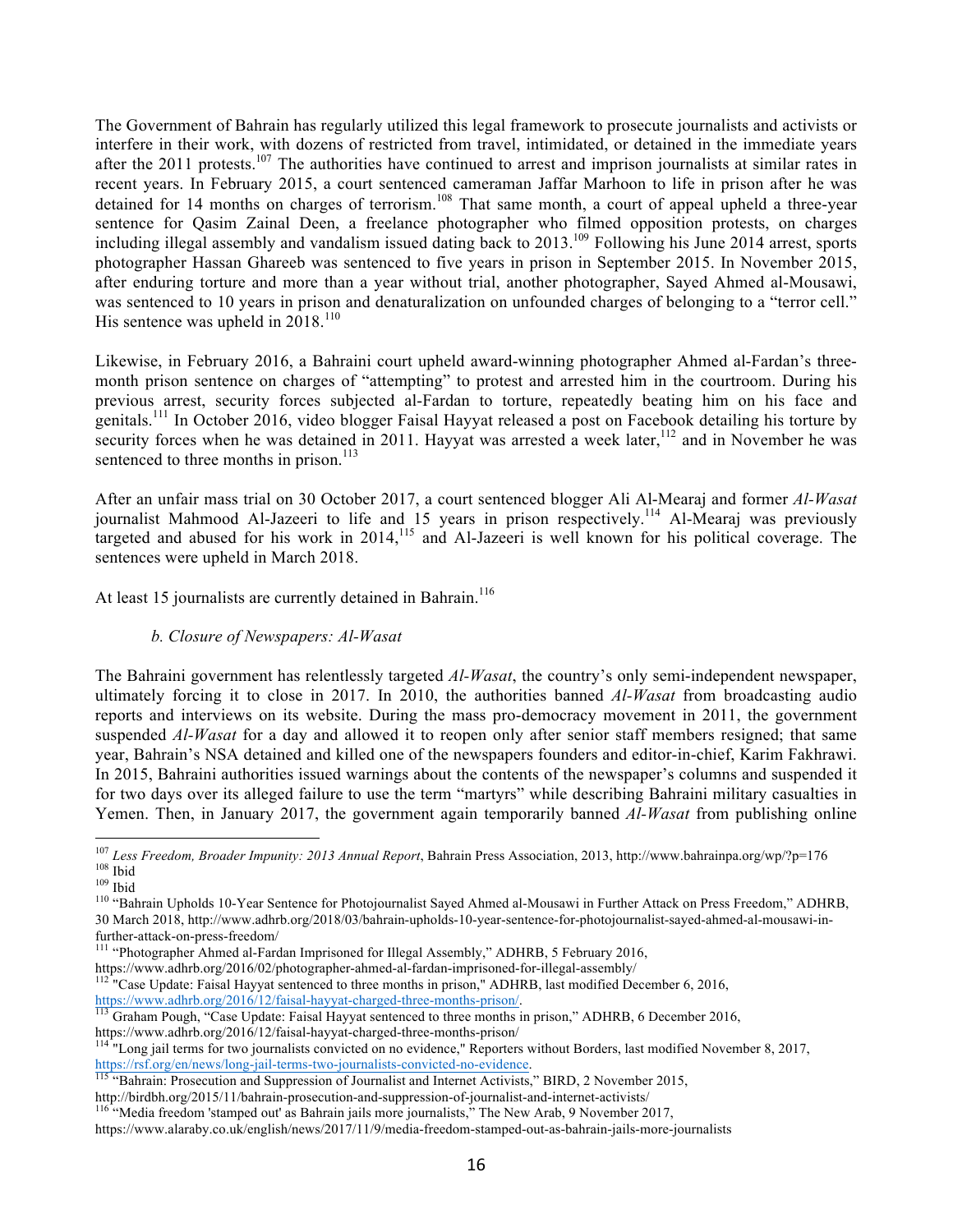after the paper's 16 January edition included headlines and pictures of three torture victims that were executed by Bahraini authorities the day before. Finally, on 4 June 2017, the government indefinitely suspended both the print and online publication of *Al-Wasat*, reportedly in response to an article in *Al-Wasat*'s 4 June issue in which an author discussed events related to unrest in Morocco.<sup>117</sup> By the end of June 2017, the newspaper was forced to lay off its staff and close operations.<sup>118</sup> Notably, these extrajudicial suspensions seem to contravene Bahrain's own Press Law, which provides that "newspapers shall never be confiscated, suspended or cancelled unless a court verdict is obtained."

#### *c. Impunity for Crimes against Free Expression*

The Government of Bahrain has entirely failed to hold officials accountable for systematic human rights violations like the torture and arbitrary detention, including against journalists, even though the Press Law provides that "anyone who offends a journalist or attacks him because of his job shall be punished as per articles (219) to (222) of the Penal Code." Despite repeated communications and complaints from independent human rights organizations and the UN Special Procedures, Bahrain's oversight bodies have not fulfilled their mandates, and have at times worked to obscure the rights violations they are meant to investigate. Only a small number of low-level officials have been prosecuted and convicted, with most sentences failing to reflect the gravity of the crimes. In the case of Nazeeha Saeed, for example, despite a preponderance of clear evidence, the officer responsible for her torture in 2011 was ultimately acquitted.<sup>119</sup>

Even in cases of extrajudicial killing, the government has refused to properly investigate and prosecute perpetrators. Zakariva Rashid Hassan al-Ashari died under suspicious circumstances after he was arrested and charged with disseminating false news and inciting hatred in 2011. Authorities claimed al-Ashari died from complications of sickle-cell anemia, but the journalist's family told reporters that he did not suffer from that illness or any other ailment.<sup>120</sup> Only a few days after al-Ashari's death, Karim Fakhrawi, *Al-Wasat*'s cofounder, was killed by Bahrain's NSA.<sup>121</sup> The government investigated the case amid public pressure, but the responsible officials were never formally charged with torture leading to death, which could yield up to life in prison. Instead, the officials were ultimately sentenced to just three years in prison on a lesser charge after appeal. Then in 2012, freelance journalist Ahmed Ismael Hassan was shot and killed while covering a protest raided by police in Salmabad. Following Hassan's death, the UN called for an investigation into his killing, but the status of the inquiry into the case is still considered unresolved six years out.<sup>122</sup>

## **VII. Free Assembly (Article 21)**

Peaceful free assembly is largely prohibited in Bahrain. The Public Gatherings Law of 1973 provides the MOI with the power to ban rallies near "security-sensitive areas" like airports, hospitals, and shopping malls, and a series of amendments promulgated in 2006 further expands this authority. Article 11 of Law 32/2006, the collective title for the amendments, imposes blanket restrictions on both the times and locations available for public assembly, with demonstrations may only allowed in specific public areas preapproved by authorities. Whereas the original law required organizers give notice of impending rallies in unrestricted areas, the amendments make it such that applicants are limited to a set number of public assembly zones. Moreover, the application must be submitted at least three days prior to the intended date, exceeding the maximum 48-hour

<sup>&</sup>lt;sup>117</sup> "Bahrain suspends Al-Wasat, further restricting press freedom," ADHRB, 6 June 2017, http://www.adhrb.org/2017/06/bahrain-suspends-al-wasat-restricts-press-freedom/

<sup>&</sup>lt;sup>118</sup> "Bahrain newspaper, shut down by government, lays off staff," Business Insider, 24 June 2017, http://www.businessinsider.com/ap-

bahrain-newspaper-shut-down-by-government-lays-off-staff-2017-6<br>
<sup>119</sup> "My Story: Nazeeha Saeed," MLDI, 13 November 2013, https://www.mediadefence.org/case-study/my-story-nazeeha-saeed<br>
<sup>120</sup> "Zakariya Rashid Hassan al-Ash

https://www.indexoncensorship.org/2012/04/bahrain-journalist-ahmed-ismael-hassan-al-samadi-dies-as-violence-continues/.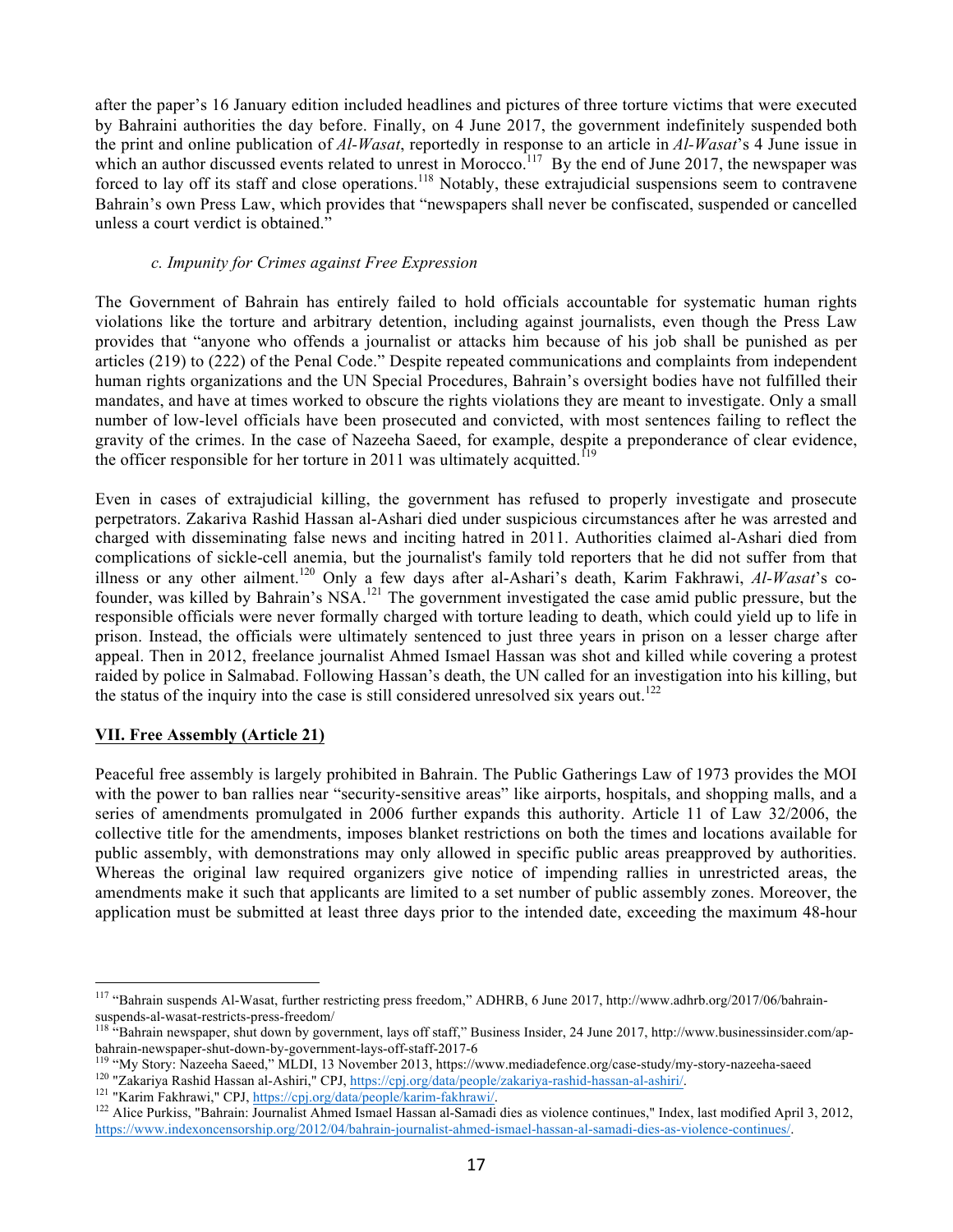period recommended by the Special Rapporteur on Freedom of Assembly.<sup>123</sup> The MOI may also revoke approval of at will, and it retains the full authority to change the time, place, and route of demonstrations without justification.

If a public gathering should go forward without government authorization, or if the relevant application is at any point invalidated by the authorities, all persons participating are classified as criminals and subject to a fine and/or imprisonment under Article 13. Enforced in conjunction with anti-terror and cybercrime legislation, even the expression of support for an unauthorized gathering can be grounds for imprisonment. Prior to his most recent imprisonment, Nabeel Rajab, a leading human rights defender, was sentenced to three years imprisonment on charges of "participating in an illegal assembly," "calling others to join [in an illegal assembly]," and "involvement in illegal practices and incitement to gatherings and calling for unauthorized marches through social networking sites." The charges related to multiple unapproved peaceful pro-democracy gatherings that took place in Manama throughout January, February, and March of 2012. In the case relating to the January rallies, Rajab was charged merely for sending Tweets that encouraged citizens to attend.

In 2012, the MOI issued a ban on all demonstrations "until peace and social order is restored." In early August 2013, the Bahraini government enacted 22 recommendations proposed by the National Assembly that widely restricted free association, assembly, and expression by banning protests in the capital of Manama as well as a number of vaguely worded activities on purported national security grounds.<sup>124</sup> The authorities regularly use the "illegal assembly" offense as grounds to violently disperse peaceful protests and arrest members of the opposition.<sup>125</sup>

In December 2015, the National Assembly approved several additional amendments to Bahrain's 2006 antiterror legislation, allowing security forces to "search individuals, stop and search vehicles, restrict the right of movement of vehicles, public transport or pedestrians, cut communications and messages sent from the scene of the crime and sites where anti-terror operations are taking place, for a period of up to 12 hours."<sup>126</sup> This effectively legalizes the collective punishment of peaceful gatherings and protests, which the government can interpret as terror offenses.

## *1. Attacks on Free Assembly*

Under these extensive legal restrictions, the Bahraini authorities have launched hundreds – if not thousands – of violent raids on peaceful assemblies like political demonstrations, marches, sit-ins, religious gatherings, and funeral processions since 2011. Most recently, the government has been in severe and continuous violation of the right to free assembly through its operation to surround and collectively punish a non-violent sit-in around the home of Shia spiritual leader Sheikh Isa Qassim, which began in June 2016.

Following the government's decision to denaturalize Sheikh Qassim and render him stateless, hundreds of demonstrators gathered at his home in Diraz to protest his potential deportation.<sup>127</sup> Security forces almost immediately surrounded the area and blocked all but two entrances into the village.<sup>128</sup> Personnel have

http://www.bahrainrights.org/sites/default/files/LRWC.CJFE%26BCHR.Bahrain.Assembly%20Rights.June.13.pdf. <sup>126</sup> "Bahraini Authorities Introduce Additional Oppressive Laws," ADHRB, BCHR, and BIRD, 22 December 2015,

<sup>&</sup>lt;sup>123</sup> A/HRC/35/28/Add.1 - Report of the Special Rapporteur on the rights to freedom of peaceful assembly and of association on his follow-up mission to the United Kingdom of Great Britain and Northern Ireland, Human Rights Council, 8 June 2017, http://www.ohchr.org/EN/HRBodies/HRC/RegularSessions/Session35/Documents/A\_HRC\_35\_28\_Add.1\_AEV.docx

<sup>&</sup>lt;sup>124</sup> Sami Aboudi, "Bahrain will 'forcefully confront' planned Aug. 14 protests – PM," Retuers, 12 August 2013, http://www.trust.org/item/20130812190323-3jnla; "ADHRB Urges Reconsideration of Recommendations Made by Bahrain's National Assembly." *Americans for Democracy and Human Rights in Bahrain.* 29 July 2013. http://adhrb.org/2013/07/adhrb-urgesreconsideration-of-recommendations-made-by-bahrains-national-assembly/.<br><sup>125</sup> Lawyers Rights Watch Canada to King Hamad bin Isa al-Khalifa, 13 June 2013.,

http://www.adhrb.org/2015/12/bahraini-authorities-introduce-additional-oppressive-laws/ <sup>127</sup> "Diraz: A Community Under Siege," ADHRB, BCHR, BIRD, ECDHR, and JHRO, 13 July 2016,

http://www.adhrb.org/2016/07/10390/

 $128$  Ibid.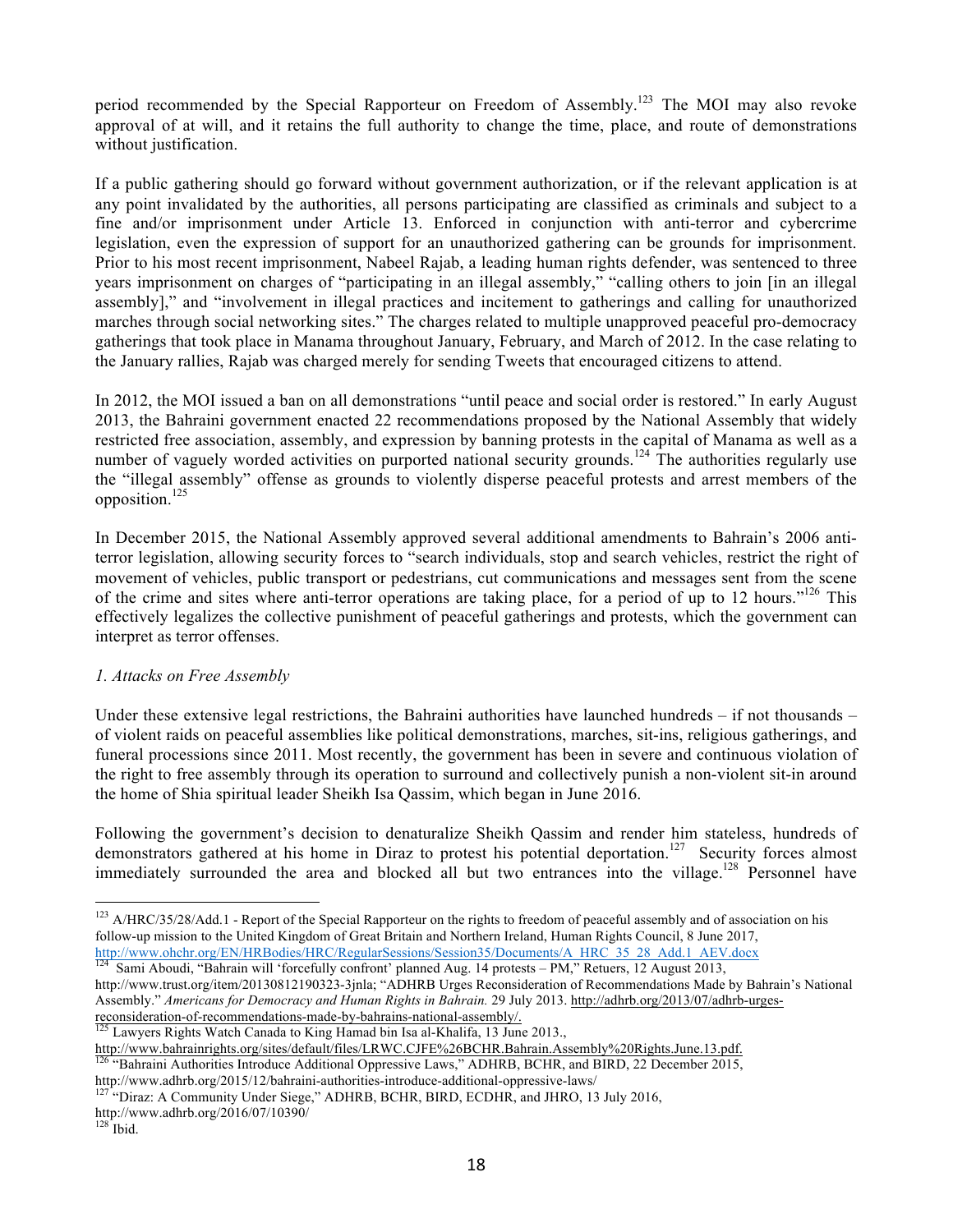prevented residents without Diraz identification documents from entering the village, and all major Internet Service Providers (ISPs) enforced a daily internet shutdown in the area between for months,  $129$  a form of Internet interference<sup>130</sup> condemned by the UN.<sup>131</sup> Pro-government social media accounts have simultaneously circulated photographs of public sector employees seen participating in the Diraz sit-in, equating them with terrorists and calling for their arrest.<sup>132</sup> In July 2016, this campaign resulted in the arrest of Ali Abdulraheem, an official at the Labour Market Regulatory Authority (LMRA), after social media users, including a member of Bahrain's National Assembly, posted a picture of him participating in the demonstrations online.<sup>133</sup> The BICI documented a similar "electronic witch hunt"<sup>134</sup> practice in 2011, concluding that pro-government social media accounts targeted protesters, disclosed their whereabouts and personal details, and subjected them to harassment, threats, and defamation.<sup>135</sup> Security forces later arrested and in some cases tortured many of the targeted individuals.<sup>136</sup>

The authorities conducted mass arrests of individuals attending Friday prayers in Diraz and/or participating in the demonstrations, with dozens of clerics, poets, singers, and activists ultimately charged with "illegal gathering."<sup>137</sup> For example, in August 2016, the authorities charged Sheikh Maytham al-Salman, a renowned interfaith leader, and Dr. Taha al-Derazi, an activist and former prisoner of conscience, with "illegal gathering" for participating in the sit-in; Sheikh Maytham was released on bail but Dr. Al-Derazi was sentenced to several months in prison.<sup>138</sup>

In 2017, Bahraini authorities began launching violent raids on the sit-in, culminating in a large security operation on 23 May that largely dispersed the sit-in. Security forces killed five protesters, injured hundreds, and arrested 286,<sup>139</sup> some of which were later abused custody.<sup>140</sup> Fore more information on police brutality at the Diraz sit-in, as well as other incidents, see Section IV.5 on the Right to Life.

#### **VIII. Right to Association and Participation in Public Life (Articles 22 and 25)**

The Bahraini government's restrictions on free association heavily circumscribe civil society space, undermining the activity of civil society organizations (CSO) and independent political groups. Authorities have consistently utilized the Law of Associations and Law of Political Societies, in addition to the penal code and anti-terror legislation, as a means of restricting, monitoring, or outright dissolving human rights organizations and opposition societies.

<sup>&</sup>lt;sup>129</sup> Ibid.<br><sup>130</sup> Bill Marzcak, "Time for some Internet Problems in Duraz': Bahraini ISPs Impose Internet Curfew in Protest Village," Bahrain Watch, 3 August 2016, https://bahrainwatch.org/blog/2016/08/03/bahrain-internet-curfew/<br><sup>131</sup> "U.N. passes landmark resolution condemning internet shutdowns," Access Now, 1 July 2016, https://www.accessnow.org/un-

passes-resolution-condemning-internet-shutdowns/<br>
<sup>132</sup> "Return of Electronic Witch Hunt in Bahrain Leads to the Arrest of Ali Abdulraheem," ADHRB, BCHR, BIRD, ECDHR, and<br>
JHRO, 14 July 2016, http://www.adhrb.org/2016/07/r

<sup>&</sup>lt;sup>133</sup> Ibid.<br><sup>134</sup> Noor Mattar, "Electronic Witch-Hunts in Bahrain, Israel and the ISIS," Global Voices, 2 August 2014,

https://globalvoices.org/2014/08/02/electronic-witch-hunts-in-bahrain-israel-and-the-isis/<br><sup>135</sup> Mahmoud Cherif Bassiouni, Nigel Rodley, Badria al-Awadhi, Phillipe Kirsch, and Mahnoush Arsanjani,"Report of the Bahrain<br>Inde 136 "Return of Electronic Witch Hunt in Bahrain Leads to the Arrest of Ali Abdulraheem," ADHRB, BCHR, BIRD, ECDHR, and

JHRO, 14 July 2016, http://www.adhrb.org/2016/07/return-electronic-witch-hunt-bahrain-leads-arrest-ali-abdulraheem/<br><sup>137</sup> "Bahrain Escalates Arrests of Protesters at Duraz Sit-in, Continues to Criminalize and Threaten Free

BCHR, and BIRD, ECDHR, and JHRO, 10 August 2016, http://www.adhrb.org/2016/08/10631/<br><sup>138</sup> "Bahrain: Gov't Prosecutes Religious Freedoms Advocate Sheikh Maytham Al-Salman and Rights Activist Al-Derazi for 'Illegal

Gathering," ADHRB, BCHR, BIRD, ECDHR, and JHRO, 15 August 2016, http://www.adhrb.org/2016/08/bahrain-govt-prosecutes-<br>religious-freedoms-advocate-sheikh-maytham-al-salman-rights-activist-al-derazi-illegal-gathering/

religious-freedoms-advocate-sheikh-maytham-al-derazi-in-derazi-in-derazi-illegal-gathering-police Raid-gathering-<br><sup>139</sup> "Bahrain Police Raid Duraz Sit-in, Killing Five and Injuring Dozens," ADHRB, BIRD, and ECDHR, 23 May 2 http://www.adhrb.org/2017/05/12478/

<sup>&</sup>lt;sup>140</sup> For example, see: "Profiles in Persecution: Mohamed Yusuf AlAjmi," ADHRB, 2 March 2018,

https://www.adhrb.org/2018/03/profiles-in-persecution-mohamed-yusuf-alajmi/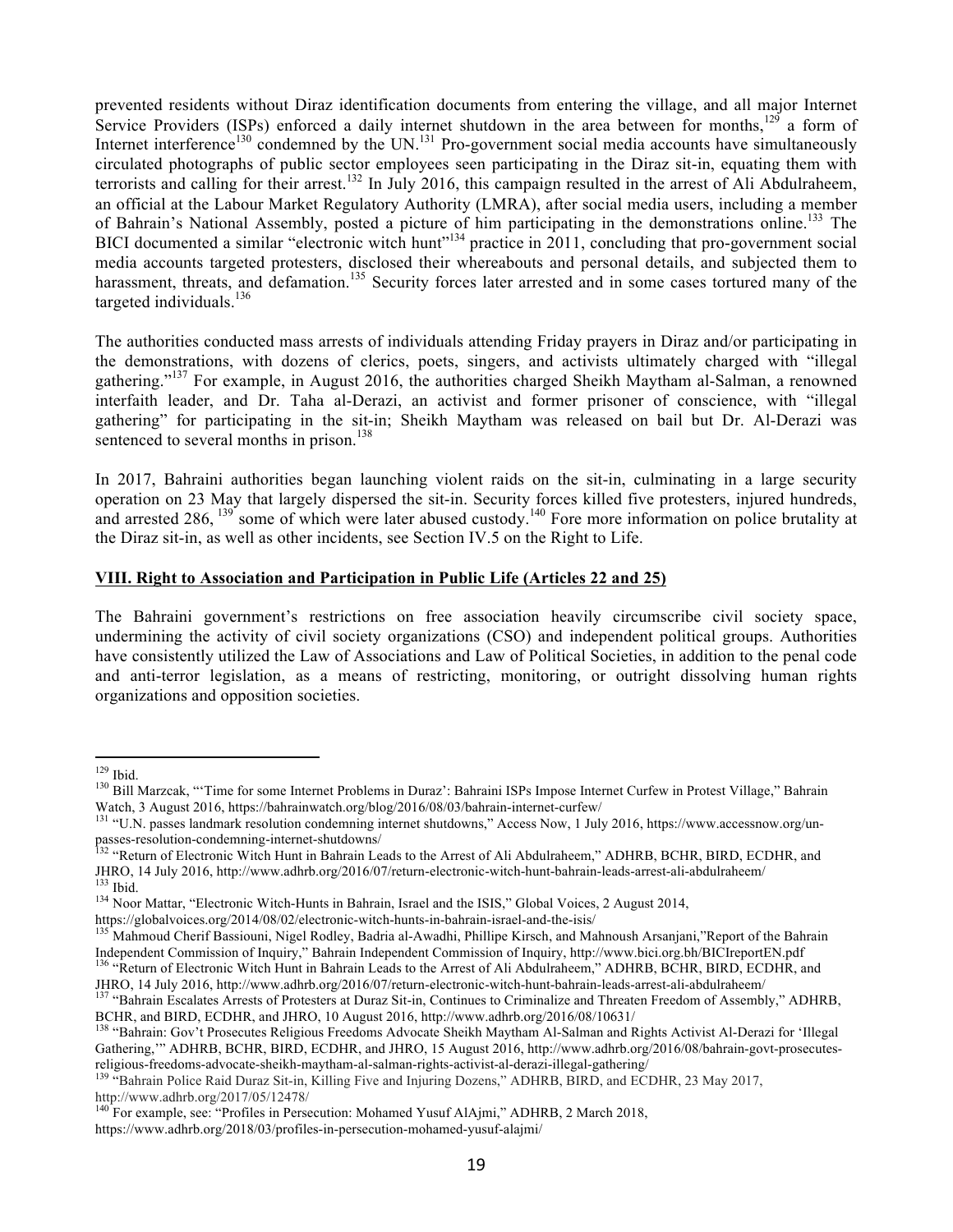#### *1. Legal Restrictions*

Article 27 of Bahrain's constitution technically guarantees the right to freedom of association by "peaceful means...provided that the fundamentals of the religion and public order are not infringed."<sup>141</sup> However, the 1989 Law of Associations places CSOs under significant restrictions enforced by the Ministry of Labor and Social Development (MLSD). All CSOs are required to register with the MLSD and they are prohibited from engaging in any activity interpreted to be political.<sup>142</sup> If the MLSD does not respond within 60 days, the registration request is automatically denied, and the CSO must appeal the decision in court. Article 89 of the Law of Associations imposes a fine and/or imprisonment for establishing and operating an unregistered organization or disseminating information on behalf of an unlicensed organization. In addition to these constraints, the Penal Code effectively criminalizes membership in any unlicensed national or foreign organization,<sup>143</sup> and the authorities are permitted to dissolve CSOs if they are deemed "unable to achieve the objectives [they were] established for... or if they violate the association law, public order and norms."<sup>144</sup>

If a CSO successfully registers with the MLSD, it becomes subject to regular official inspection, including investigations into funding sources.<sup>145</sup> Articles 20 and 21 of the Law of Associations require CSOs obtain prior approval from the government before receiving foreign funding and empower the authorities to regulate all aspects of such organizations' financial affairs.<sup>146</sup> Political societies are subject to similar regulations under the Law of Political Societies. The government limits the ability of CSOs to fundraise, accept local donations, form unions and coordinating, or join regional and international organizations.<sup>147</sup> Violations of these restrictions can lead to the imprisonment of a CSO's membership for six months or more. In addition to imposing constraints on foreign funding, the authorities have reportedly cut public funding to CSOs in retaliation for work related to human rights and discrimination.

## *2. Suppression of CSOs*

The Bahraini authorities have wielded this restrictive framework against dozens of CSOs. In September 2004, the MLSD ordered the closure of BCHR, one of the country's leading human rights organizations, after its cofounder, Abdulhadi al-Khawaja, delivered a speech on economic rights that was critical of the prime minister.<sup>148</sup> The authorities arrested al-Khawaja on charges of spreading "false or malicious news" and temporarily closed the venue that had hosted the speech.<sup>149</sup> Later, in a separate case stemming from his activism during the 2011 pro-democracy protests, a military court sentenced al-Khawaja to life in prison. Al-Khawaja remains incarcerated at Bahrain's Jau Prison where his health has deteriorated due to unhygienic living conditions and arbitrary deprivation of medical care.<sup>150</sup> BCHR's current president, Nabeel Rajab, is serving a seven-year prison sentence stemming solely from tweets and media interviews.

<sup>&</sup>lt;sup>141</sup> Constitution of the Kingdom of Bahrain, 14 February 2002, http://www.wipo.int/wipolex/en/details.jsp?id=7264<br><sup>142</sup> Interfere, Restrict, Control": Restraints on Freedom of Association in Bahrain, Human Rights Watch,

https://www.hrw.org/sites/default/files/reports/bahrain0613webwcover.pdf

<sup>144</sup> Ibid.<br><sup>145</sup> *Country Reports on Human Rights Practices 2012 – Bahrain*, United States Department of State, 2013, http://www.state.gov/documents/organization/204567.pdf

<sup>146</sup> *Freedom of Association in the Arabian Gulf: The Case of Bahrain, Kuwait, and Yemen,* FIDH and AIHR, 31 March 2009,

https://www.fidh.org/IMG/pdf/etude.pdf

ايمنو بكأ؟ يكون كيف ...المدني المجتمع" ,Al-Wasat, http://www.alwasatnews.com/news/1108656.html أيمنو بكأ به كيف أي المدني المجتمع " ,

<sup>&</sup>lt;sup>148</sup> "The Closure of the Bahrain Centre for Human Rights is 'Final'!" Bahrain Center for Human Rights (BCHR), 26 March 2006, http://www.bahrainrights.org/en/node/187; "BCHR Board of Directors," BCHR, 2017, http://www.bahrainrights.org/en/bchr-boarddirectors

<sup>149</sup> "Bahrain: Activist Jailed After Criticizing Prime Minister," Human Rights Watch, 29 September 2004, http://pantheon.hrw.org/legacy/english/docs/2004/09/29/bahrai9413.htm

<sup>&</sup>lt;sup>150</sup> "Bahrain Imposes New Restriction and Denies Medical Care at Jau Prison," ADHRB, BCHR, BIRD, and ECDHR, 29 March 2017, http://www.adhrb.org/2017/03/bahrain-imposes-new-restriction-denies-medical-care-jau-prison/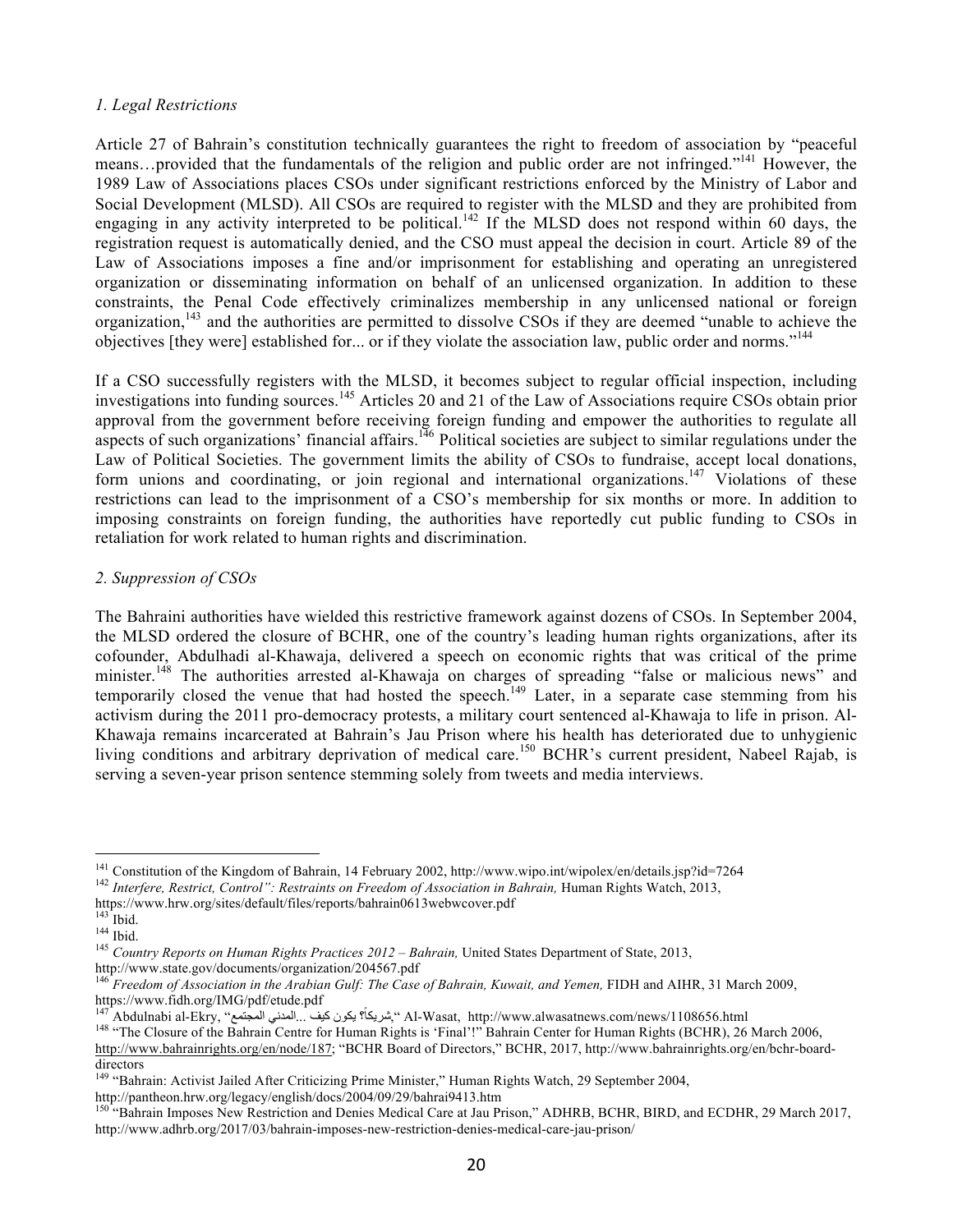In 2005, the Bahrain Youth Society for Human Rights (BYSHR) applied for registration with the MLSD, but it was rejected.<sup>151</sup> The government later fined BYSHR for operating as an unlicensed organization and, in 2012, arrested its cofounder, Mohammed al-Maskati, on charges of "illegal gathering" stemming from his alleged participation in a peaceful demonstration.<sup>152</sup> Although Maskati was released, these charges were only dropped in February 2016.<sup>153</sup> Bahraini authorities have also repeatedly targeted BYSHR board member Naji Fateel, who is currently serving two separate 15-year prison sentences on charges of establishing "a group for the purpose of disabling the constitution" and allegedly participating in a 2015 riot at Jau Prison.<sup>154</sup> Fateel says that he did not participate in the unrest, but that the authorities targeted him for torture and abuse during the collective punishment of the inmate population that ensued.<sup>155</sup>

In 2010, the government dismissed the board of the Bahrain Human Rights Society, replacing it with a temporary manager appointed by the authorities. That same year, it effectively dissolved the Bahrain Nursing Society and seized its headquarters after the group held a solidarity event for a member who was arrested after treating an injured protester. The authorities had previously dismissed the Society's board.<sup>156</sup>

Since 2011, the Bahraini government has intensified its efforts to impede the work of CSOs. Just that year, the authorities formally dissolved the Bahrain Teacher's Association and imprisoned several of its members; took control of the Bahrain Medical Society; and declared the board of the Bahrain Lawyers Society null, reinstating the previous board.<sup>157</sup> The authorities additionally pressured leaders of the Authors and Writers Family Society and the Bahrain Medical Society to resign. Consequently, the MLSD imposed internal regulations on both groups to enhance the government's control over their operations.<sup>158</sup>

More recently, in April 2016, the government disbanded the Bahrain Photographic Society, alleging that its members had engaged in "activities contrary to the law and public order."<sup>159</sup> The government had previously targeted the organization in 2011 as well, arresting its president.<sup>160</sup> In June 2016, the MLSD closed two of the only remaining Shia CSOs, the Al-Risala Islamic Society and the Islamic Enlightenment Society on accusations of "illegal fundraising" related to the religious practice of *khums*. <sup>161</sup> Security forces arrested the head of Al-Risala Islamic Society on the same day.<sup>162</sup> On 16 June, the authorities interrogated nine Shia clerics in connection with the two groups and/or the "illegal collection of money."<sup>163</sup> The government has twice summoned the head of the Islamic Enlightenment Society<sup>164</sup> and reportedly banned him from traveling.

2014, http://adhrb.org/wp-content/uploads/2014/04/ADHRB\_February2014\_web.pdf البحرين مملكة في الإنسان حقوق وحماية دعم في المدني المجتمع منظمات دور ".<br>1<sup>58</sup> Abdulnabi al-Ekry, البحرين مملكة في الإنسان حقوق وحماية دعم في ا

http://www.alwasatnews.com/news/891952.html

<sup>&</sup>lt;sup>151</sup> "About Us," Bahrain Youth Society for Human Rights, 2014, http://www.byshr.org/?page\_id=1677<br><sup>152</sup>"Bahraini human rights defender Mohammed Al-Maskati faces prison if his sentence is upheld in December; NGOs call for sentence to be overturned," FIDH, 18 December 2015, https://www.fidh.org/en/issues/human-rights-defenders/bahraini-human-rightsdefender-mohammed-al-maskati-faces-prison-if<br>
<sup>153</sup>"Bahrain: Acquittal of Mr. Mohammed Al-Maskati," FIDH, 9 February 2016, https://www.fidh.org/en/issues/human-rights-

defenders/bahrain-acquittal-of-mr-mohammed-al-maskati<br>
<sup>154</sup> "On International Human Rights Day, GCHR calls for detained human rights defenders to be freed," Gulf Center for Human Rights,

<sup>10</sup> December 2016, http://www.gc4hr.org/news/view/1443

<sup>155</sup> I*nside Jau: Government Brutality in Bahrain's Central Prison*, ADHRB, BCHR, and BIRD, May 2015, http://www.adhrb.org/wpcontent/uploads/2015/06/Inside-Jau-Report\_Final.pdf<br><sup>156</sup> Ministry of Human Rights Continues Attempts to Take Over Civil Society Organizations and Cancel Bahrain Bar Society

Elections," BCHR, 18 December 2011, http://www.bahrainrights.org/en/node/4910

<sup>&</sup>lt;sup>157</sup> Ibid.; and *A Follow-Up Report on Bahrain's UPR Second Cycle: The Deteriorating Human Rights Situation in Bahrain, ADHRB,* 

<sup>&</sup>lt;sup>159\*</sup>"Bahrain Photographic Society Dissolved as Restrictions on Civil Society Associations Continue," BCHR, 3 May 2016, http://www.bahrainrights.org/en/node/7814

<sup>&</sup>lt;sup>160</sup> Ministry of Human Rights Continues Attempts to Take Over Civil Society Organizations and Cancel Bahrain Bar Society Elections," BCHR, 18 December 2011, http://www.bahrainrights.org/en/node/4910

<sup>&</sup>lt;sup>161</sup> "Continued Crackdown on Clerics and Freedom of Religion and Assembly," ADHRB, BCHR. BIRD, ECDHR, and JHRO, 27 July

<sup>2016,</sup> http://www.adhrb.org/2016/07/continued-crackdown-clerics-freedom-religion-assembly/ <sup>162</sup> "Bahrain: Authorities Escalate Crackdown on Shia Clerics and Freedom of Religion," BCHR, 17 June 2016, http://bahrainrights.org/en/node/7914<br><sup>163</sup> Ibid.<br><sup>164</sup> Ibid.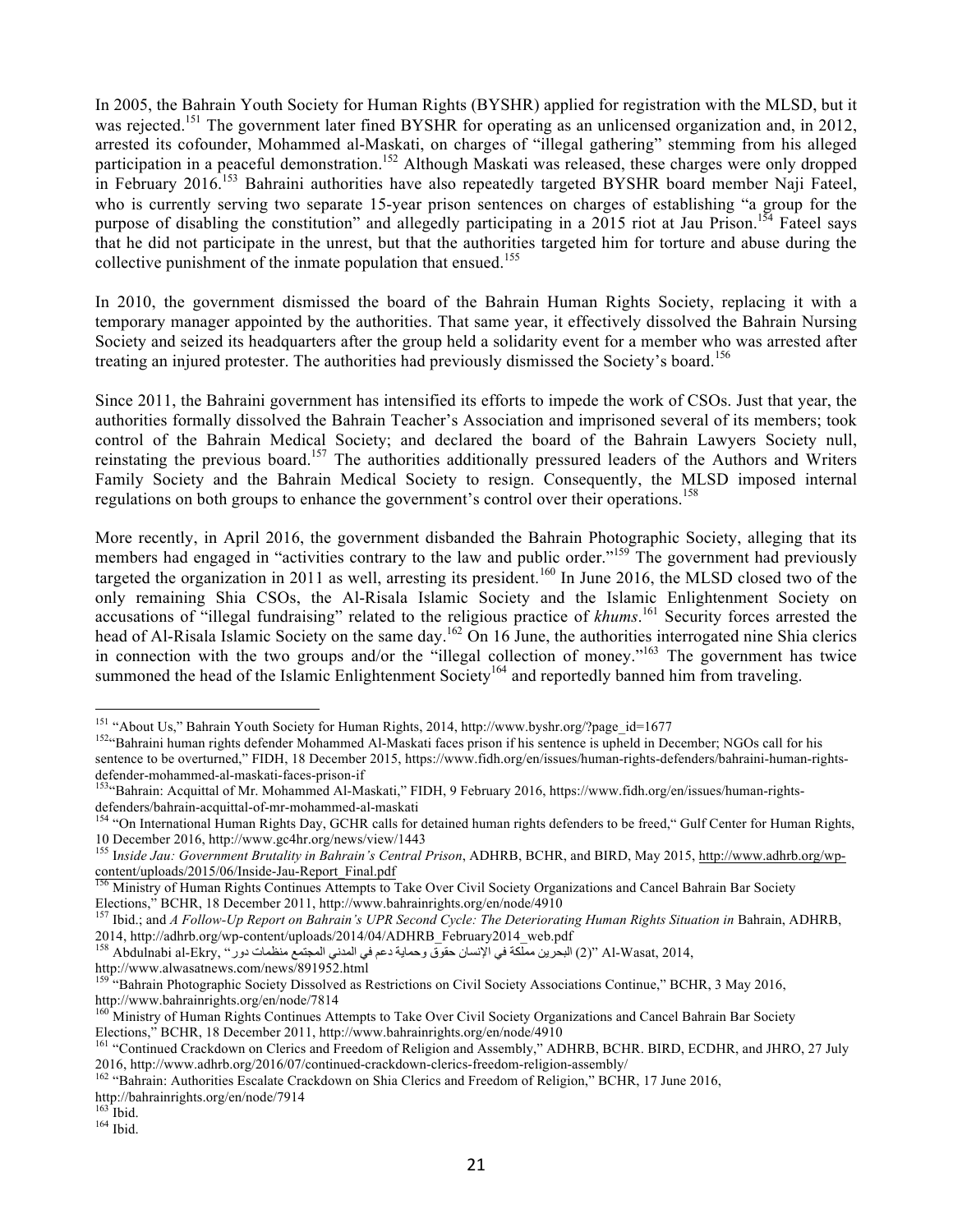Bahraini authorities further escalated their reprisals against individual civil society actors in 2016, 2017, and 2018. During this time, the government has imposed intermittent travel bans on dozens of activists and human rights defenders, including Essa Al-Ghayeb; Ebtisam Al-Saegh; Ebrahim Demistani; Nazeeha Saeed;165 Mohammed Al-Tajer;<sup>166</sup> Ahmed Radhi; Sheikh Maytham al-Salman; Dr. Taha al-Derazi;<sup>167</sup> Abdulnabi al-Ekry; and BCHR's Nedal al-Salman, Enas Oun, Hussain Radhi, and Ahmed Saffar.<sup>168</sup> In addition to violating their right to freedom of movement as protected by Article 12 of the Covenant, the government specifically prevented many such activists from traveling to Switzerland to engage with the UN HRC and UPR.<sup>169</sup> Activists estimate that the government has imposed travel bans on more than 100 people in relation to their civil society engagement or on the suspicion they hold dissident views.<sup>170</sup> The authorities have continuously judicially harassed many of these same civil society actors over accusations of "illegal assembly" or spreading "false news," typically related to their activism or civil society work.<sup>171</sup>

Legal restrictions and the risk of reprisal, coupled with the basic difficulty of successfully registering with the MLSD, have also forced many groups to either continue their work unofficially or to establish informal networks.172 These unlicensed groups are at a particularly high risk of judicial harassment and criminal sanction.

#### *3. Suppression of Political Opposition Groups*

The Government of Bahrain has imposed similar limitations on political association under the Law of Political Societies, forcing many groups underground and subjecting formal organizations to arbitrary suspensions, asset seizures, and dissolution. During the height of the 2011 protest movement and its aftermath, the government subjected political societies to particularly extreme reprisal, including temporarily closing Wa'ad and imprisoning its Secretary-General Ebrahim Sharif; arresting and torturing Al-Wefaq leadership; and disbanding the Islamic Action Society (Amal), detaining hundreds of its members, and incarcerating its leader Sheikh Mohammed Ali al-Mahfood.<sup>173</sup> Some political figures, like Wa'ad's Munira Fakhro, also faced attacks by pro-government gangs,  $^{174}$  and Wa'ad's headquarters was twice burnt down.<sup>175</sup>

<sup>&</sup>lt;sup>165</sup> Jesse Schatz, "Travel Ban Prevents Journalist From Leaving Bahrain," ADHRB, 7 July 2016, http://www.adhrb.org/2016/07/10317/<br><sup>166</sup> "Authorities Impose Several Travel Bans as Crackdown on HRDs Continues," CIVICUS, 23

https://monitor.civicus.org/newsfeed/2016/09/23/crackdown-against-human-rights-defenders-and-activists-continue-bahrain/<br><sup>167</sup> "Bahrain: Gov't Prosecutes Religious Freedoms Advocate Sheikh Maytham Al-Salman and Rights Acti Gathering,'" ADHRB, 15 August 2016, http://www.adhrb.org/2016/08/bahrain-govt-prosecutes-religious-freedoms-advocate-sheikhmaytham-al-salman-rights-activist-al-derazi-illegal-gathering/<br><sup>168</sup> "Bahraini Authorities Continue Crackdown on Activists: More Human Rights Defenders and BCHR Members Face Reprisals,"

ADHRB, BCHR, BIRD, and ECDHR, 16 November 2016, http://www.adhrb.org/2016/11/11328/; "Ebtisam Al-Saegh summoned for interrogation," Frontline Defenders, 23 November 2016, https://www.frontlinedefenders.org/en/case/ebtisam-al-saegh-summonedinterrogation

<sup>169 &</sup>quot;Bahrain Authorities Prevent Civil Society Members and Human Rights Defenders from Participating in UN HRC 32," ADHRB, 13 June 2016, http://www.adhrb.org/2016/06/bahrain-authorities-prevent-civil-society-members-human-rights-defenders-participating-unhrc-32/<br><sup>170</sup> Brian Dooley, "Bahrain Travel Bans Reveal Insecurity," Huffington Post, 15 November 2016,

http://www.huffingtonpost.com/brian-dooley/bahrain-travel-bans-revea\_b\_12987660.html <sup>171</sup> *Crushing Civil Society: Bahraini Government Reprisals for International Engagement*, ADHRB, 7 June 2017, https://www.adhrb.org/2017/06/12576/

<sup>..</sup>المدني المجتمع" ,Abdulnabi al-Ekry-جيشريكاً؟ يكون كيف ...المدني المجتمع" ,Abdulnabi al-Ekry-

<sup>&</sup>lt;sup>173</sup> Ministry of Human Rights Continues Attempts to Take Over Civil Society Organizations and Cancel Bahrain Bar Society Elections," BCHR, 18 December 2011, http://www.bahrainrights.org/en/node/4910; and Sam Jones, "Prosecuting politics: the judicial assault on Bahrain's opposition, 18 December 2016, https://www.opendemocracy.net/arab-awakening/sam-jones/prosecuting-politicsjudicial-assault-on-bahrain-s-opposition<br><sup>174</sup> Toby Matthiesen, *Sectarian Gulf: Bahrain, Saudi Arabia, and the Arab Spring that Wasn't*, Stanford University: 2013,

http://www.sup.org/books/title/?id=23053

<sup>&</sup>lt;sup>175</sup> "Pro-govt Bahrain marchers graffiti Waad headquarters," Arabian Business, 11 December 2011, http://m.arabianbusiness.com/progovt-bahrain-marchers-graffiti-waad-headquarters-434459.html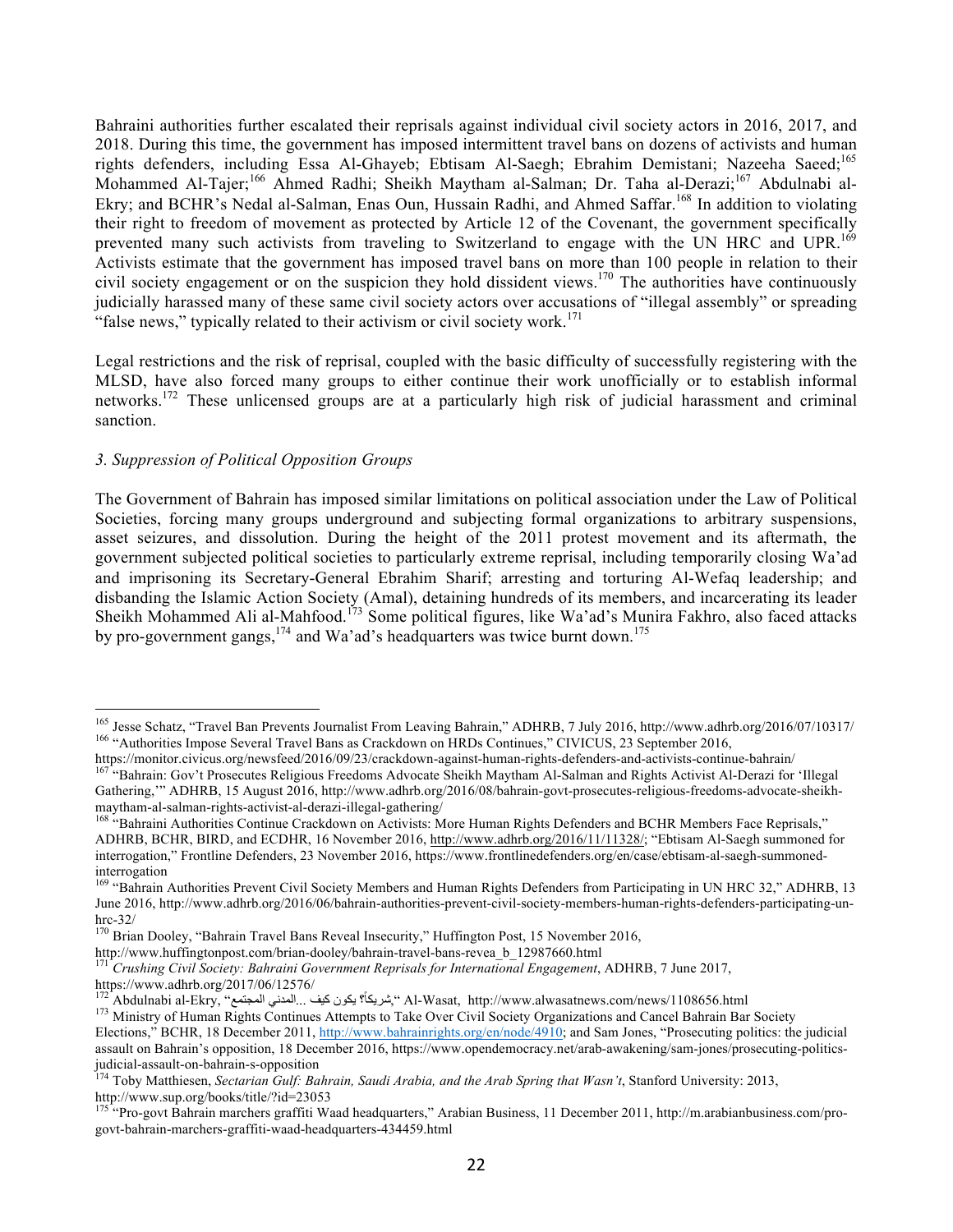Since the November 2014 elections for the lower house of Bahrain's National Assembly, the government took steps to virtually eliminate the formal opposition. During the run-up to those elections, the MOJ requested that the courts suspend Al-Wefaq and Wa'ad for three months; the order against Wa'ad was later rescinded, but both societies ultimately boycotted the elections, citing widespread government interference.<sup>176</sup> Earlier that year, in September 2014, the security forces detained and tortured Khalil al-Halwachi, a scholar and activist, over his former membership in the now-dissolved Amal society.<sup>177</sup> After more than two years of pre-trial detention, al-Halwachi was sentenced to 10 years in prison on unsubstantiated charges of illegally possessing weapons.<sup>178</sup> In December 2014, authorities arrested and later sentenced Al-Wefaq's Secretary-General Sheikh Ali Salman to four years in prison,  $179$  and in July 2016 they dissolved Al-Wefaq entirely, with the courts rejecting all its subsequent appeals in 2017 and 2018.<sup>180</sup> Fadhel Abbas, the leader of the Al-Wahdawi society, was arrested for tweets criticizing the Saudi-led intervention in Yemen in 2015, and a court ultimately sentenced him to three years in prison.<sup>181</sup> The authorities have repeatedly interrogated the society's current secretary-general over social media posts "inciting protests" in 2018.<sup>182</sup> Similarly, the government rearrested Ebrahim Sharif and sentenced him to another year in prison in 2015 on charges related to the contents of a political speech he delivered; though he completed the term in summer 2016, Bahraini authorities continued to judicially harass him for exercising his right to free expression in 2017. <sup>183</sup> In May 2017, the MOJ arbitrarily dissolved<sup>184</sup> Wa'ad over unfounded allegations of "incitement of acts of terrorism and promoting violent and forceful overthrow of the political regime" after the society criticized the closure of Al-Wefaq and issued a statement describing Bahrain as experiencing a "constitutional political crisis."<sup>185</sup> The High Court of Appeals confirmed the ruling in October  $2017$ .<sup>186</sup>

Despite the near total destruction of the formal opposition, Bahraini authorities have continued to arrest and harass other members of these groups, as well as unlicensed political organizations, ahead of the lower house elections set for fall 2018.<sup>187</sup> In November 2017, the authorities brought baseless new charges against Sheikh Ali Salman and two exiled Al-Wefaq leaders linked to Bahrain's ongoing diplomatic row with Qatar, and the Public Prosecution is now calling for them to receive the death penalty.<sup>188</sup> Furthermore, beginning in 2018, local media reported that the National Assembly has moved to implement a new amendment to the 2002 Law on Political Rights – which regulates voting rights, among other things – banning all members of the dissolved political societies, or any former member of parliament who resigned, from ever again running for election to

<sup>&</sup>lt;sup>176</sup> Sam Jones, "Prosecuting politics: the judicial assault on Bahrain's opposition, 18 December 2016,<br>https://www.opendemocracy.net/arab-awakening/sam-jones/prosecuting-politics-judicial-assault-on-bahrain-s-opposition "Bahrain: Justice denied for two years as Khalil Al-Halwachi is imprisoned without a verdict," BCHR, 29 August 2016,

http://www.bahrainrights.org/en/node/8100

<sup>178</sup> "Bahraini authorities sentence scholar and activist Khalil al-Halwachi to 10 years in prison," ADHRB, BCHR, BIRD, and ECDHR, 2 March 2017, http://www.adhrb.org/2017/03/bahraini-authorities-sentence-scholar-activist-khalil-al-halwachi-10-years-prison/<br><sup>179</sup> "Bahrain: Further Information: Opposition Leader's Sentence Reduced Again: Sheikh Ali Salm

<sup>2017,</sup> https://www.amnesty.org/en/documents/mde11/6068/2017/en/

<sup>&</sup>lt;sup>180</sup> "Bahrain's High Court of Appeals Upholds Dissolution of Al-Wefaq," ADHRB, BCHR, BIRD, and ECDHR, 22 September 2016, http://www.adhrb.org/2016/09/bahrains-high-court-appeals-upholds-dissolution-al-wefaq/<br><sup>181</sup> "Bahraini Opposition Activist Fadhel Abbas Sentenced to Three Years in Prison on Appeal," ADHRB, BCHR, BIRD, and ECDHR,

<sup>27</sup> October 2016, http://www.adhrb.org/2016/10/bahraini-opposition-activist-fadhel-abbas-sentenced-three-years-prison-appeal/<br><sup>182</sup> "CID Releases Al-Wahdawi Secretary-General after Interrogating him for 'Inciting Protests,' http://bahrainmirror.com/en/news/45387.html

<sup>&</sup>lt;sup>183</sup> "Bahrain: Political Opposition Leader Ebrahim Sharif Charged With 'Inciting Hatred,'" ADHRB, BCHR, BIRD, and ECDHR, 20 March 2017, http://www.adhrb.org/2017/03/12050/; "Bahrain: Widespread Reprisals against Activists Ahead of UPR," ADHRB, BCHR, BIRD, and ECDHR, 26 April 2017, http://www.adhrb.org/2017/04/bahrain-widespread-reprisals-activi

<sup>&</sup>lt;sup>184</sup> "Bahrain Dissolves Wa'ad, Last Major Opposition Society," ADHRB, 31 May 2017, https://www.adhrb.org/2017/05/bahrain-

dissolves-last-major-opposition-society/<br><sup>185</sup> "Bahraini Appeals Court Confirms Dissolution of Wa'ad, Last Major Opposition Group," ADHRB, 26 October 2017,<br>https://www.adhrb.org/2017/10/bahraini-appeals-court-confirms-diss

<sup>&</sup>lt;sup>186</sup> Ibid.<br><sup>187</sup> "Bahrain's UPR National Report: A Response with Selected Assessments – Part I," ADHRB, 10 April 2017,

http://www.adhrb.org/2017/04/bahrains-upr-national-report-response-assessment/<br><sup>188</sup> "Prosecution calls for "Maximum Penalty" Against Bahraini Opposition Leader Sheikh Ali Salman," ADHRB, 8 March 2018, https://www.adhrb.org/2018/03/prosecution-calls-for-maximum-penalty-against-bahraini-opposition-leader-sheikh-ali-salman/